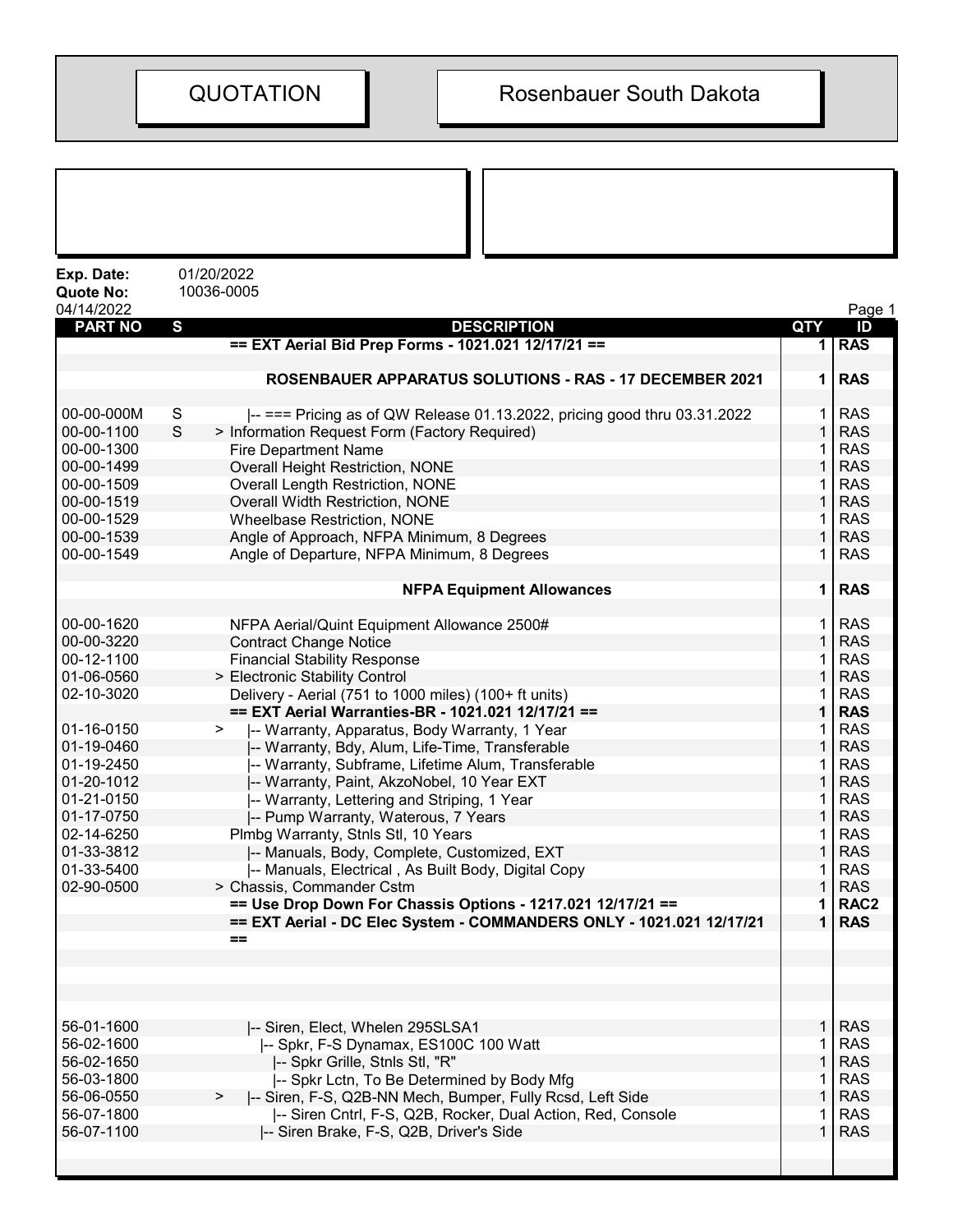| 04/14/2022     |                                                                              |                | Page 2     |
|----------------|------------------------------------------------------------------------------|----------------|------------|
| <b>PART NO</b> | S<br><b>DESCRIPTION</b>                                                      | <b>QTY</b>     | ID         |
|                |                                                                              |                |            |
|                |                                                                              |                |            |
| 57-02-1250     | -- Lt Bar, Whelen, Ultra Freedom IV, #F4N7QLED, LED, 72"<br>$\geq$           | 1.             | <b>RAS</b> |
| 57-10-0600     | -- Lightbar Cntrl, with Master Warning Switch                                | $\mathbf{1}$   | <b>RAS</b> |
|                |                                                                              |                |            |
|                |                                                                              |                |            |
|                |                                                                              |                |            |
| 58-71-1800     | -- Wrn Lts, Whelen, Upper Rr (2) RB6T Rotary                                 | $\mathbf 1$    | <b>RAS</b> |
| 57-20-8000     | -- Wrn Lt, Drvr, Whelen, RB6T Rotator Red Color Lens, Ea                     | $\mathbf{1}$   | <b>RAS</b> |
| 57-20-8001     | -- Wrn Lt, Offcr, Whelen, RB6T Rotator Red Color Lens, Ea                    |                | <b>RAS</b> |
| 58-74-5100     | -- Stanchions, Rr Wrn Lt, Cast Alum                                          | $\mathbf 1$    | <b>RAS</b> |
|                |                                                                              |                |            |
| 58-03-6199     | -- Turn Signals, Upper Wing Position, Chassis Supplied                       | 1              | <b>RAS</b> |
| 58-03-7300     | -- Wrn Lts, Whelen, Inbrd Warn Lt, (2) M6 LED                                | $\mathbf{1}$   | <b>RAS</b> |
| 57-20-1200     | -- Wrn Lt, Drvr, Whelen, M6, Red LED, Color Lens, Ea                         | $\mathbf{1}$   | <b>RAS</b> |
| 57-20-1201     | I-- Wrn Lt, Offcr, Whelen, M6, Red LED, Color Lens, Ea                       | 1.             | <b>RAS</b> |
| 58-01-2141     | -- Flange, Black, Wrn Lt, Whln, M6, Ea                                       | $\overline{2}$ | <b>RAS</b> |
| 58-03-7400     |                                                                              |                | <b>RAS</b> |
|                | -- Wrn Lts, Whelen, Outboard Warn Lt Frnt, (2) M6 LED<br>$\geq$              | 1              |            |
| 57-20-1200     | -- Wrn Lt, Drvr, Whelen, M6, Red LED, Color Lens, Ea                         | $\mathbf{1}$   | <b>RAS</b> |
| 57-20-1201     | -- Wrn Lt, Offcr, Whelen, M6, Red LED, Color Lens, Ea                        | 1              | <b>RAS</b> |
| 58-01-2141     | -- Flange, Black, Wrn Lt, Whln, M6, Ea                                       | $\overline{2}$ | <b>RAS</b> |
| 58-09-2000     | -- Wrn Lts, Whelen, Intrsct (2) M6 LED                                       | $\mathbf{1}$   | <b>RAS</b> |
| 57-20-1200     | -- Wrn Lt, Drvr, Whelen, M6, Red LED, Color Lens, Ea                         | $\mathbf{1}$   | <b>RAS</b> |
| 57-20-1201     | I-- Wrn Lt, Offcr, Whelen, M6, Red LED, Color Lens, Ea                       | 1              | <b>RAS</b> |
| 58-01-2141     | -- Flange, Black, Wrn Lt, Whln, M6, Ea                                       | $\overline{2}$ | <b>RAS</b> |
| 58-26-2000     | -- Wrn Lts, Whelen, Low Mid Bdy (2) M6 LED                                   | $\overline{2}$ | <b>RAS</b> |
| 57-20-1200     | -- Wrn Lt, Drvr, Whelen, M6, Red LED, Color Lens, Ea                         | $\overline{2}$ | <b>RAS</b> |
| 57-20-1201     | -- Wrn Lt, Offcr, Whelen, M6, Red LED, Color Lens, Ea                        | $\overline{2}$ | <b>RAS</b> |
| 58-01-2141     |                                                                              | 4              | <b>RAS</b> |
|                | -- Flange, Black, Wrn Lt, Whln, M6, Ea                                       |                |            |
| 58-36-2000     | -- Wrn Lts, Whelen, Low Rr Side (2) M6 LED                                   | 1.             | <b>RAS</b> |
| 57-20-1200     | -- Wrn Lt, Drvr, Whelen, M6, Red LED, Color Lens, Ea                         | $\mathbf{1}$   | <b>RAS</b> |
| 57-20-1201     | I-- Wrn Lt, Offcr, Whelen, M6, Red LED, Color Lens, Ea                       | 1.             | <b>RAS</b> |
| 58-01-2141     | -- Flange, Black, Wrn Lt, Whln, M6, Ea                                       | $\overline{2}$ | <b>RAS</b> |
| 58-81-2000     | -- Wrn Lts, Whelen, Low Rr (2) M6 LED                                        | 1.             | <b>RAS</b> |
| 57-20-1200     | -- Wrn Lt, Drvr, Whelen, M6, Red LED, Color Lens, Ea                         | 1.             | <b>RAS</b> |
| 57-20-1201     | I-- Wrn Lt, Offcr, Whelen, M6, Red LED, Color Lens, Ea                       | 1.             | <b>RAS</b> |
|                |                                                                              |                |            |
|                |                                                                              |                |            |
| 50-08-1000     | > Elecal, Base, Multi-Plex, Weldon V-MUX Body                                |                | $1$ RAS    |
|                |                                                                              |                |            |
|                |                                                                              |                |            |
| 55-11-1100     |                                                                              |                | <b>RAS</b> |
|                | -- Dr Open/Hazard Wrn Lt, w/Chassis<br>$\geq$                                | 1.             |            |
| 55-13-1060     | -- V-MUX Dr Open, Isolation, Body Main Cmpt Doors, On Vista Screen<br>$\geq$ |                | <b>RAS</b> |
|                |                                                                              |                |            |
|                |                                                                              |                |            |
| 50-12-1092     | > Swtch Panel, Multiplex, Chassis Supplied                                   | $\mathbf 1$    | <b>RAS</b> |
|                |                                                                              |                |            |
|                |                                                                              |                |            |
| 50-15-1100     | Batteries, With Supl'd Chs                                                   | 1.             | <b>RAS</b> |
| 50-15-3100     | Battery Swtch, Mstr Disconnect, Chs Sppld                                    | 1.             | <b>RAS</b> |
|                |                                                                              |                |            |
|                |                                                                              |                |            |
| 50-41-6100     | > Air Horns (2) 24" Round Grover Stutter Tone                                | 1.             | <b>RAS</b> |
| 50-41-8140     | Air Horn Location (2) Recess Mounted, Outboard, 1 Ea Side                    | 1.             | <b>RAS</b> |
| 50-43-1000     | Air Horn Cntrls                                                              | $\mathbf{1}$   | <b>RAS</b> |
|                |                                                                              |                |            |
| 50-43-2500     | -- Air Horn Cntrl, Dual Lanyard Pull Cord                                    | 1              | <b>RAS</b> |
|                |                                                                              |                |            |
|                |                                                                              |                |            |
|                |                                                                              |                |            |
|                |                                                                              |                |            |
| 51-05-6200     | Lt, Engine Cmpt, 12 Volt LED, w/Switch                                       | 1.             | <b>RAS</b> |
|                |                                                                              |                |            |
|                |                                                                              |                |            |
|                |                                                                              |                |            |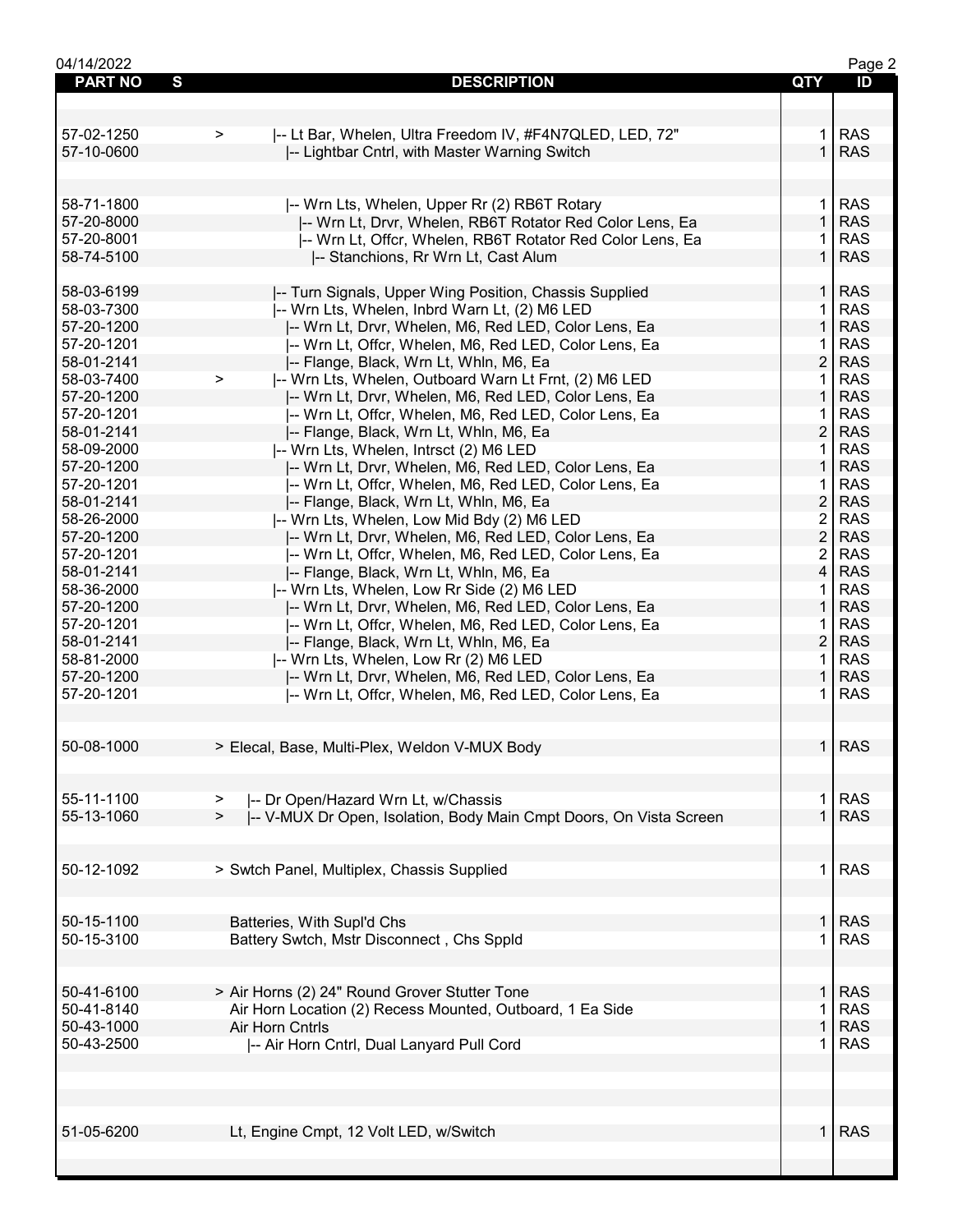| 04/14/2022     |                                                                        |                | Page 3     |
|----------------|------------------------------------------------------------------------|----------------|------------|
| <b>PART NO</b> | $\mathbf{s}$<br><b>DESCRIPTION</b>                                     | QTY            | ID         |
| 51-05-9000     | -- Switch on Light Head                                                | 1.             | <b>RAS</b> |
| 51-05-6400     | Lt, Pump Cmpt, 12 Volt LED With Swtch                                  | $\overline{c}$ | <b>RAS</b> |
| 51-05-9000     | -- Switch on Light Head                                                | $\overline{2}$ | <b>RAS</b> |
|                |                                                                        |                |            |
|                |                                                                        |                |            |
| 51-20-3100     |                                                                        | $\mathbf{1}$   | <b>RAS</b> |
|                | -- Fldlt, Mntg Lctn, Front Edge Of Cab Roof<br>S <                     |                | <b>RAS</b> |
| 51-15-3120     | -- Fidlt, Whelen, Pioneer Plus PFH1, Sngl Lt, Cab Brow Mt, Black       | 1              |            |
| 54-15-6094     | I-- 3-Way Cntrl Swtch, Front Scene Lts, Driver & Officer VISTA/Pmp Pnl | $\mathbf{1}$   | <b>RAS</b> |
|                |                                                                        |                |            |
|                |                                                                        |                |            |
| 52-01-1100     | Back Up Alarm, w/Chassis                                               | $\mathbf{1}$   | <b>RAS</b> |
|                |                                                                        |                |            |
| 52-02-1110     | Back Up Camera, Install Chassis Supl'd, EXT                            | $\mathbf{1}$   | <b>RAS</b> |
|                |                                                                        |                |            |
|                |                                                                        |                |            |
|                |                                                                        |                |            |
| 52-08-1009     | -- Hand Lights, NFPA Compliance - Spl'd/Instl'd by DEPT                | 1              | <b>RAS</b> |
|                |                                                                        |                |            |
|                |                                                                        |                |            |
|                |                                                                        |                |            |
|                |                                                                        |                |            |
| 53-01-1200     | Marker Lts, LED, DOT Requirements                                      | $\mathbf{1}$   | <b>RAS</b> |
| 53-01-3000     | Marker Lts, Flex Arm, Britax, Pair                                     | 1              | <b>RAS</b> |
| 53-02-1250     | License Plate Brkt, Cast Prdts, LP0005-1-C w/ LED Lt                   | $\mathbf{1}$   | <b>RAS</b> |
|                |                                                                        |                | <b>RAS</b> |
| 53-03-0065     | Whelen Rr DOT LED Ltng Pkg M6                                          | 1              |            |
| 53-03-2750     | -- Tail/Brake Lts, Whelen, LED, M6 (Pair)                              | 1              | <b>RAS</b> |
| 53-04-2750     | -- Turn Signals, Whelen, LED w/ Arrow, M6 (Pair)                       | 1              | <b>RAS</b> |
| 53-06-3550     | -- Backup Lts, Whelen, LED, M6 (Pair)                                  | $\mathbf{1}$   | <b>RAS</b> |
| 53-07-1208     | -- Tail Lt Bezel, 4 Lts, Whln M6 (Pair), ABS Black                     | 1              | <b>RAS</b> |
| 53-05-1800     | Turn Signals, Mid Bdy, LED Marker Lt (Pair)                            | $\mathbf{1}$   | <b>RAS</b> |
|                |                                                                        |                |            |
|                |                                                                        |                |            |
| 54-01-1220     | -- Ground Lts, Frt Bumper, LED, Whelen 3SC0CDCR, Pair                  | 1.             | <b>RAS</b> |
| 54-02-1100     | -- Ground Lts, Cab, Supl'd w/Custom Chassis                            | 1              | <b>RAS</b> |
| 54-03-1220     | -- Ground Lts, Pump Panel, LED, Pr Whelen 3SC0CDCR                     | 1              | <b>RAS</b> |
| 54-03-1420     | -- Ground Lts, Mid Body, LED, Whelen 3SC0CDCR, Pair                    | 1              | <b>RAS</b> |
| 54-03-1620     | -- Ground Lts, Rr Step, LED, Whelen 3SC0CDCR, Pair                     |                | <b>RAS</b> |
| 54-03-1820     | -- Ground Lts, Bhnd Rr Wheels, LED, Whelen 3SC0CDCR, Pair              | 1              | <b>RAS</b> |
|                |                                                                        |                |            |
| 54-04-1999     | -- Lt Swtch, Ground Lts w/ Park Brake                                  | $\mathbf{1}$   | <b>RAS</b> |
|                |                                                                        |                |            |
|                |                                                                        |                |            |
| 54-10-1300     | Step Lt, Fxd /Fldg Step, LED, Ea                                       | 1.             | <b>RAS</b> |
| 54-10-1450     | Step Lt, Rr Tailboard, LED, Ea                                         | 1              | <b>RAS</b> |
| 54-11-2100     | Lt Swtch, Step/Wlkwy Lts Wired Park Brake Swtch                        | $\mathbf{1}$   | <b>RAS</b> |
| 54-12-1910     | Deck Lts, Front Of Hosebed                                             | 1              | <b>RAS</b> |
| 54-12-1410     | -- Deck Lts, TruckLite, LED, 2-Fldlts #81380, Black                    | $\mathbf{1}$   | <b>RAS</b> |
| 54-12-3010     | -- Deck Lt Swtch, Wired Park Brake Swtch                               | 1              | <b>RAS</b> |
|                |                                                                        |                |            |
| 54-15-1612     | > Scene Lt, Whelen, Pioneer Plus Sngl Pnl PCPSM1B LED Srfc Mt, Black   | 8              | <b>RAS</b> |
| 54-15-1400     | -- Scene Lt, Bezel<br>$\prec$                                          | 8              | <b>RAS</b> |
| 54-15-5100     | -- Scene Lt Lctn, Left Side Of Cab                                     | 1              | <b>RAS</b> |
| 54-15-5200     | -- Scene Lt Lctn, Right Side Of Cab                                    | $\mathbf{1}$   | <b>RAS</b> |
|                |                                                                        |                |            |
| 54-15-5500     | -- Scene Lt Lctn, Left Side Of Bdy                                     | 2              | <b>RAS</b> |
| 54-15-5600     | -- Scene Lt Lctn, Right Side Of Bdy                                    | $\overline{c}$ | <b>RAS</b> |
| 54-15-5700     | -- Scene Lt Lctn, Rr Of Bdy                                            | 2              | <b>RAS</b> |
| 54-15-6494     | -- 3-Way Cntrl Swtch, Left Scene Lts, Driver & Officer VISTA/Pmp Pnl   | 1              | <b>RAS</b> |
| 54-15-6594     | -- 3-Way Cntrl Swtch, Right Scene Lts, Driver & Officer VISTA/Pmp Pnl  | 1              | <b>RAS</b> |
| 54-15-6694     | -- 3-Way Cntrl Swtch, Rr Scene Lts, Driver & Officer VISTA/Pmp Pnl     | 1              | <b>RAS</b> |
| 54-15-6700     | -- Scene Lt Swtch, Rr Scene Lts, Auto w/ Reverse                       | 1              | <b>RAS</b> |
|                |                                                                        |                |            |
|                |                                                                        |                |            |
|                |                                                                        |                |            |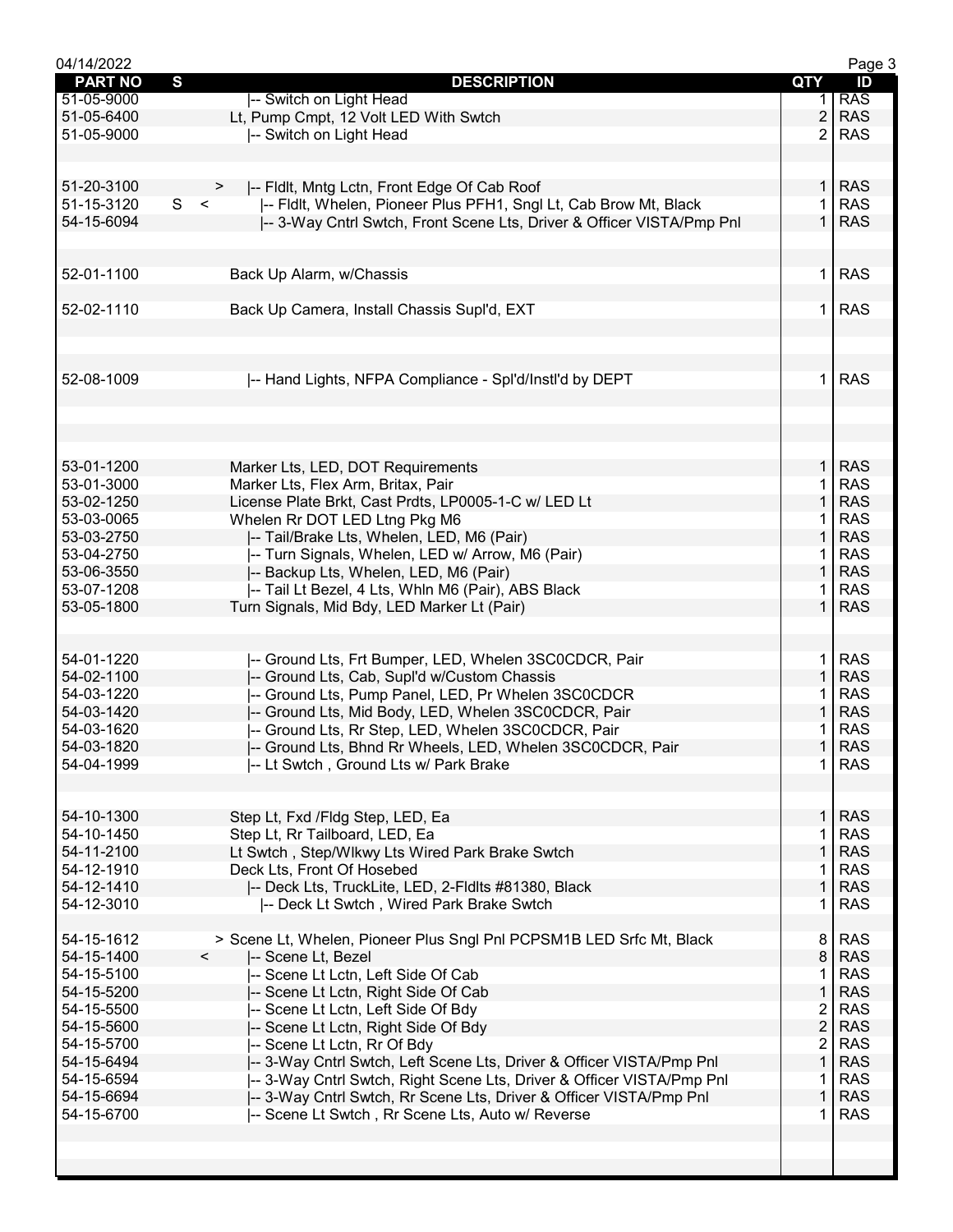| 04/14/2022               |                                                                                                                     |                   | Page 4                   |
|--------------------------|---------------------------------------------------------------------------------------------------------------------|-------------------|--------------------------|
| <b>PART NO</b>           | S<br><b>DESCRIPTION</b>                                                                                             | <b>QTY</b>        | ID                       |
| 58-91-2100               | Traffic Arrow Lt, Whelen, TAM85 Split 2-Piece                                                                       | 1 <sup>1</sup>    | <b>RAS</b>               |
| 58-95-1300               | Traffic Arrow Lt Mntg, Surface Mt, Rr Bdy                                                                           | 1 I               | <b>RAS</b>               |
|                          | == EXT Aerial Chassis Modifications - 1021.021 12/17/21 ==                                                          |                   | $1$ RAS                  |
|                          |                                                                                                                     |                   |                          |
| 10-01-1100               | > Vehicle Dimensions, Sngl Axle                                                                                     | $\mathbf 1$       | <b>RAS</b>               |
| 10-02-1100               |                                                                                                                     | $\mathbf{1}$      | <b>RAS</b>               |
| 10-02-1200               | Label, Data, Fluid Levels                                                                                           | 1.                | <b>RAS</b>               |
| 10-02-1300               | Label, Data, Height x Length, Weight<br>Label, Data, "No Ride" Rr Step                                              | $\mathbf{1}$      | <b>RAS</b>               |
| 10-02-1400               | Label, Data, Tire Pressure                                                                                          | $\mathbf 1$       | <b>RAS</b>               |
| 10-02-2100               | Label, Indicating Number of Seats                                                                                   | 1                 | <b>RAS</b>               |
| 10-02-2500               | Label, "Caution: Do Not Wear Helmet While Seated"                                                                   | 1.                | <b>RAS</b>               |
|                          |                                                                                                                     |                   |                          |
| 10-03-6020               | > Tow Plates (2), Rr Frame Rail, Under Step, 3/4"x3"ID                                                              | 1                 | <b>RAS</b>               |
| 80-43-2400               | -- Painting, Tow Plates, Blk                                                                                        | $\mathbf{1}$      | <b>RAS</b>               |
| 10-04-0430               | -- Front Bumpers, 4000, Max Force 12"H, Max Force Wings                                                             | 1                 | <b>RAS</b>               |
| 10-05-4318               | -- Frnt Bmpr, 4000, Max Force 12"H, T/P Apron, M/F Wings, 18" Extnsn                                                | $\mathbf{1}$      | <b>RAS</b>               |
| 10-04-2720               | -- Bumper Cmpt, Center, Hosewell Compt<br>>                                                                         | 1.                | <b>RAS</b>               |
| 10-04-3160               | -- Bumper Cmpt Door, Alum T/P, Raised Style                                                                         | $\mathbf{1}$      | <b>RAS</b>               |
| 10-04-3200               | -- Bumper Cmpt Lt, Auto, w/Dr Opn Indctr, Ea                                                                        | 1                 | <b>RAS</b>               |
| 10-04-3460               | -- Bumper Compt Door Gas Shock                                                                                      | $\mathbf{1}$      | <b>RAS</b>               |
| 10-05-9102               | Tow Hooks, Supplied & Shipped Loose w/ Chassis, Install (Pair)<br>$\lt$                                             | 1.                | <b>RAS</b>               |
| 10-06-1120<br>10-06-1652 | < Whl Trim, S/S Hub/Lug Cvrs, Front/Rr, Tndm Axle<br>> Tire Pressure Indicator, Tndm Axle, Commander, RWTG1235, EXT | $\mathbf{1}$<br>1 | <b>RAS</b><br><b>RAS</b> |
|                          |                                                                                                                     |                   |                          |
| 10-07-0100               | -- Exhaust, Horizontal Supplied With Chassis                                                                        | 1 <sup>1</sup>    | <b>RAS</b>               |
| 10-08-2100               | Mud Flaps, Rr Whls, Blk, w/ Bdy                                                                                     | 1.                | <b>RAS</b>               |
|                          |                                                                                                                     |                   |                          |
|                          |                                                                                                                     |                   |                          |
|                          |                                                                                                                     |                   |                          |
|                          |                                                                                                                     |                   |                          |
|                          |                                                                                                                     |                   |                          |
|                          |                                                                                                                     |                   |                          |
| 10-18-6000               | > Cab Tilt Control, Cstm, Left Front Cmpt or Pump Panel                                                             |                   | $1$ RAS                  |
|                          |                                                                                                                     |                   |                          |
|                          |                                                                                                                     |                   |                          |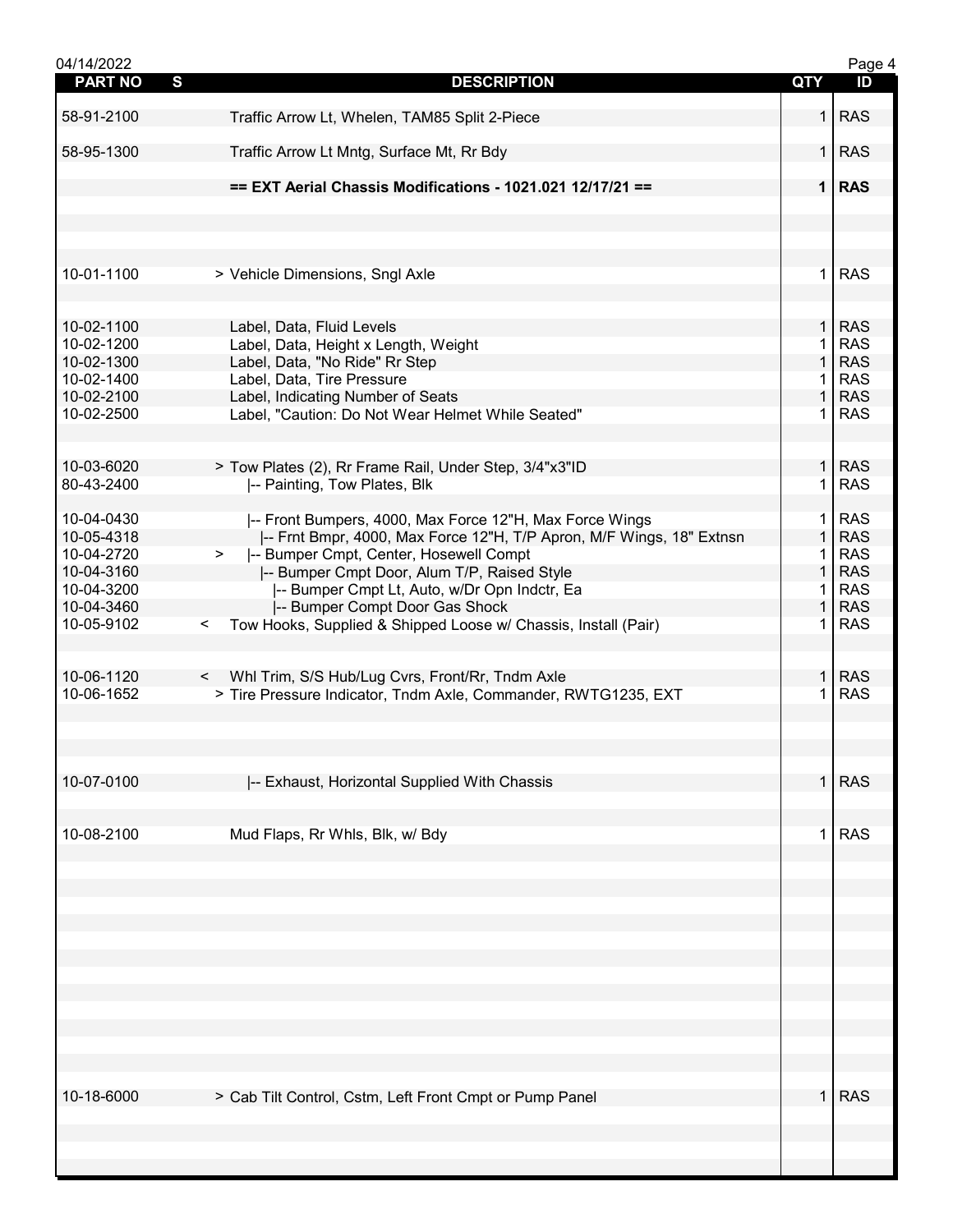| 04/14/2022                    |                                                                          |                   | Page 5     |
|-------------------------------|--------------------------------------------------------------------------|-------------------|------------|
| <b>PART NO</b><br>$\mathbf s$ | <b>DESCRIPTION</b>                                                       | QTY               | ID         |
|                               | == EXT Midship Aerial Pump&Plumbing - 1021.021 12/17/21 ==               |                   | 1 RAS      |
|                               |                                                                          |                   |            |
|                               |                                                                          |                   |            |
| 20-27-2500                    | -- Pump, Rosenbauer, N80 2250 GPM, NP, Midship Splitshaft, Aluminum<br>> | 1 <sup>1</sup>    | <b>RAS</b> |
| 20-29-1200                    | -- Primer, Trident Air Primer, Automatic<br>$\geq$                       | 1                 | <b>RAS</b> |
| 20-29-1252                    | -- Primer Control - Main Pump Manual Push Button                         | $\mathbf{1}$      | <b>RAS</b> |
| 27-10-3100                    | -- Pressure Gvrnr, FRC, Pump Boss 400 Series, w/Bdy<br>$\, > \,$         | 1.                | <b>RAS</b> |
| 20-28-3200                    |                                                                          | $\mathbf 1$       | <b>RAS</b> |
|                               | -- Pump Shift, Rosenbauer, Elect/Pneumatic Operated                      |                   |            |
|                               |                                                                          |                   |            |
|                               | <b>STAINLESS STEEL PUMP PLUMBING *</b>                                   |                   | $1$ RAS    |
|                               |                                                                          |                   |            |
| 21-00-2000                    | -- Screens/Anodes, Pump                                                  | 1 <sup>1</sup>    | <b>RAS</b> |
| 21-00-3300                    | -- Piping, Stnls Stl - 1250 GPM & Up                                     | 1.                | <b>RAS</b> |
| 21-01-0200                    | -- Pump Drain, Master, Manifold, Push Pull Type<br>$\geq$                | $\mathbf{1}$      | <b>RAS</b> |
| 21-01-5500                    | -- Intk Manifold, Stnls Stl                                              | 1.                | <b>RAS</b> |
| 21-01-6500                    | -- Dschg Manifold, Stnls Stl                                             | 1                 | <b>RAS</b> |
| 21-01-7100                    | -- Painting, Pump & Piping, Silver                                       | 1                 | <b>RAS</b> |
| 21-01-8100                    | -- Threads, National Hose (NST)                                          | 1                 | <b>RAS</b> |
| 22-03-1600                    | -- Intk, Ungated, 6", LH Side                                            | 1                 | <b>RAS</b> |
| 22-41-5700                    | -- Cap, 6", Chrome Long Hndl                                             | 1                 | <b>RAS</b> |
| 22-03-2600                    | -- Intk, Ungated, 6", RH Side                                            | 1                 | <b>RAS</b> |
| 22-41-5700                    | -- Cap, 6", Chrome Long Hndl                                             | $\mathbf{1}$      | <b>RAS</b> |
| 22-51-5220                    | -- Tank-To-Pump, Water Tank, 3" Vlv/4" Piping, Midship, Aerial<br>$\, >$ | 1.                | <b>RAS</b> |
| 22-50-0100                    | -- Single Tank to Pump Control - Pump Operator's Panel                   | $\mathbf 1$       | <b>RAS</b> |
| 24-62-2320                    | -- Vlv Mfger, ELK, (3"), Electric                                        | 1                 | <b>RAS</b> |
| 22-55-5510                    |                                                                          | 1                 | <b>RAS</b> |
|                               | -- Intk VIv Cntrl, ELK, Electric, APEX 100                               |                   |            |
| 23-02-1300                    | -- Tank Fill/Cooling Line, Water Tank, 2"                                | 1                 | <b>RAS</b> |
| 24-62-2220                    | -- Vlv Mfger, ELK, (2"), Electric                                        | $\mathbf{1}$      | <b>RAS</b> |
| 22-55-5510                    | -- Intk VIv Cntrl, ELK, Electric, APEX 100                               | 1                 | <b>RAS</b> |
| 20-30-3100                    | -- Pump Instln, Midship Split-Shaft, By Bdy Bldr                         | $\mathbf{1}$      | <b>RAS</b> |
|                               |                                                                          |                   |            |
|                               |                                                                          |                   |            |
| 20-31-1010                    | Fire Pump Testing - Aerials                                              | $\mathbf{1}$      | <b>RAS</b> |
| 20-31-1250                    | -- Pump Test, Aerial, UL                                                 | 1                 | <b>RAS</b> |
| 20-31-1500                    | -- Pump Test, Label                                                      | 1                 | <b>RAS</b> |
|                               |                                                                          |                   |            |
|                               |                                                                          |                   |            |
| 20-31-3200                    | Dump-Relief Vlv, Suction Side, ELK #40, NST                              |                   | 1 RAS      |
| 20-31-4100                    | Pump Cooler, Bypass-To-Tank, 3/8"                                        | 1 <sup>1</sup>    | <b>RAS</b> |
| 20-31-5100                    | > Heat Exchanger, Engine, Hook-Up Only                                   | 1 <sup>1</sup>    | <b>RAS</b> |
|                               |                                                                          |                   |            |
|                               |                                                                          |                   |            |
| 22-12-1100                    | Intk, Aux, Gtd, 2-1/2", NST, Left Side                                   | 1.                | <b>RAS</b> |
| 21-01-2502                    | -- Drain/Bleeder, IC Lift-Up, Mnl 1/4 Turn - Spec Only                   | $\mathbf{1}$      | <b>RAS</b> |
| 22-41-1100                    | -- Plug, 2-1/2", Chrome Rocker Lug, w/Chain                              |                   | <b>RAS</b> |
|                               |                                                                          | 1<br>$\mathbf{1}$ |            |
| 24-62-2250                    | -- VIv Mfger, ELK (2-1/2"), Manual, Swing Type, Adjacent Control         |                   | <b>RAS</b> |
| 22-55-5020                    | -- Intk VIv Cntrl, ELK, Mnl Swing Type-Adjacent                          | 1.                | <b>RAS</b> |
|                               |                                                                          |                   |            |
|                               |                                                                          |                   |            |
| 23-05-3200                    | -- Dschg, 2" x 1-1/2" Front Center Bumper, Swivel, NST Brass Swivel      | 1 <sup>1</sup>    | <b>RAS</b> |
| 21-01-2500                    | -- Drain/Bleeder, IC Lift-Up, Mnl 1/4 Turn                               | 1                 | <b>RAS</b> |
| 23-05-9100                    | -- Hose Connection, Frnt Bmpr, Inside Hosewell, Swivel                   | $\mathbf{1}$      | <b>RAS</b> |
| 24-61-2220                    | -- VIv Mfger, ELK, (2"), Electric                                        | 1                 | <b>RAS</b> |
| 24-54-4010                    | -- VIv Cntrl, ELK, Electric, APEX 100                                    | $\mathbf{1}$      | <b>RAS</b> |
| 27-02-1500                    | -- Gauge, Dschg, IC, 2-1/2" (0-400 PSI), WF<br>>                         | $\mathbf{1}$      | <b>RAS</b> |
|                               |                                                                          |                   |            |
|                               |                                                                          |                   |            |
| 23-06-2200                    | -- Crosslay Dschgs, (2) 1-1/2", Over Pump Panel, NST 200 ft x1-3/4-in ea | 1 <sup>1</sup>    | <b>RAS</b> |
|                               | w/divider                                                                |                   |            |
| 21-01-2502                    | -- Drain/Bleeder, IC Lift-Up, Mnl 1/4 Turn - Spec Only                   | 2                 | <b>RAS</b> |
|                               |                                                                          |                   |            |
|                               |                                                                          |                   |            |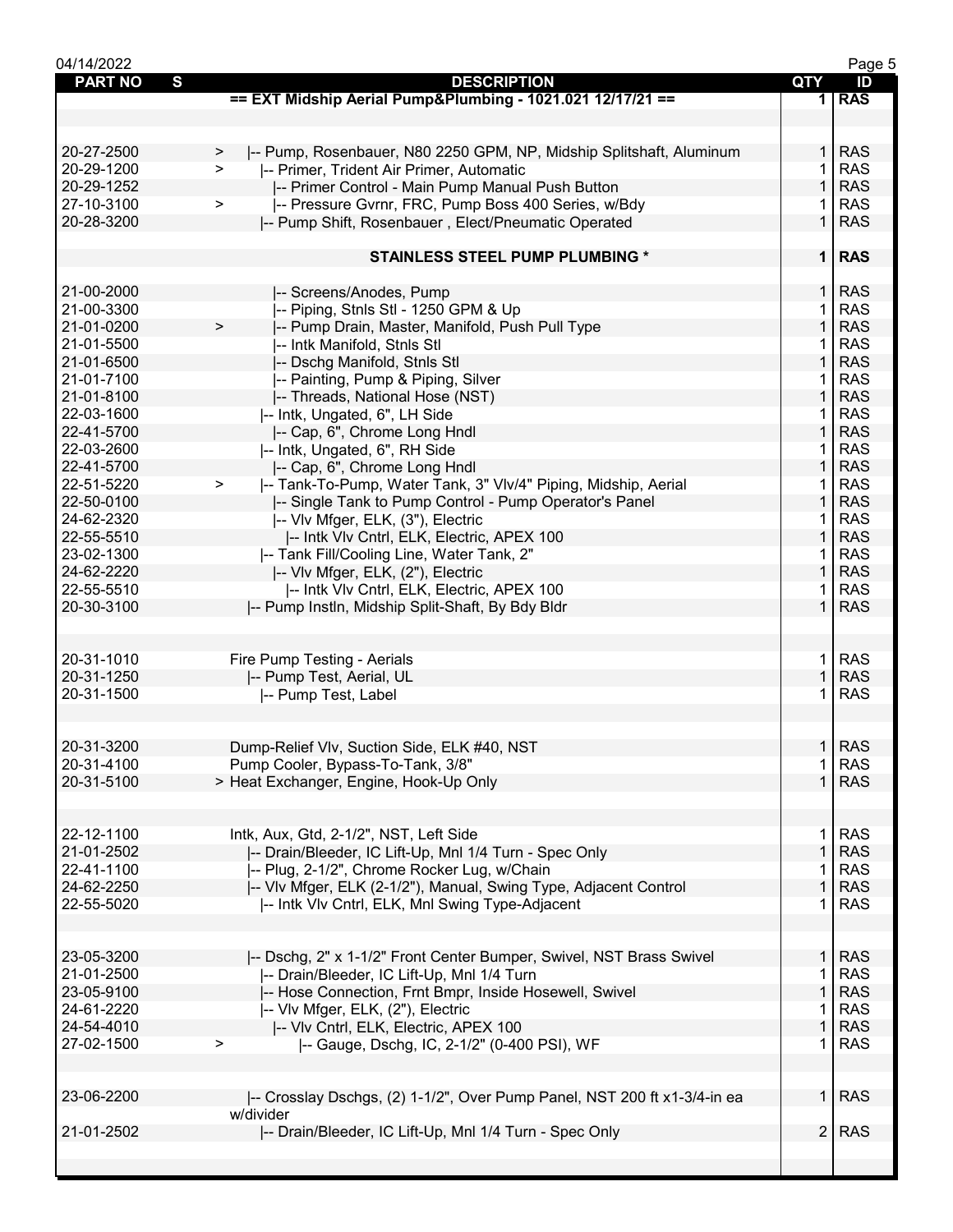| 04/14/2022     |                                                                         |                | Page 6     |
|----------------|-------------------------------------------------------------------------|----------------|------------|
| <b>PART NO</b> | $\mathbf{s}$<br><b>DESCRIPTION</b>                                      | QTY            | ID         |
| 24-61-2220     | -- VIv Mfger, ELK, (2"), Electric                                       | $\overline{2}$ | <b>RAS</b> |
| 24-54-4010     | -- VIv Cntrl, ELK, Electric, APEX 100                                   | $\overline{2}$ | <b>RAS</b> |
| 27-02-1500     | -- Gauge, Dschg, IC, 2-1/2" (0-400 PSI), WF<br>$\geq$                   | $\overline{2}$ | <b>RAS</b> |
| 23-08-3300     | -- Crosslay Cvr, Alum T/P, Sngl, W/Vinyl End Flaps (Non NFPA Walking    | 1              | <b>RAS</b> |
|                | Surface)                                                                |                |            |
|                |                                                                         |                |            |
| 29-20-5600     | -- Vinyl Cover, Color, RED                                              | $\mathbf{1}$   | <b>RAS</b> |
| 23-08-5019     | -- Crosslay Dschgs, Over Pump Panel, Normal Height                      | 1              | <b>RAS</b> |
|                |                                                                         |                |            |
|                |                                                                         |                |            |
|                |                                                                         |                |            |
|                |                                                                         |                |            |
| 23-09-4100     | Dschg, 2-1/2", Left Side, Pump Panel, NST                               | $\overline{c}$ | <b>RAS</b> |
| 21-01-2502     | -- Drain/Bleeder, IC Lift-Up, Mnl 1/4 Turn - Spec Only                  | $\overline{2}$ | <b>RAS</b> |
|                |                                                                         |                |            |
| 24-02-1200     | -- Elbow, 2-1/2"F x 2-1/2" NST M, Chrome                                | $\overline{2}$ | <b>RAS</b> |
| 24-03-1400     | -- Cap, 2-1/2", NST Chrome, Rocker Lug, w/Chain                         | $\overline{2}$ | <b>RAS</b> |
| 24-61-2270     | -- VIv Mfger, ELK, (2-1/2"), Electric                                   | $\overline{2}$ | <b>RAS</b> |
| 24-54-4010     | -- VIv Cntrl, ELK, Electric, APEX 100                                   | $\overline{2}$ | <b>RAS</b> |
| 27-02-1500     | -- Gauge, Dschg, IC, 2-1/2" (0-400 PSI), WF<br>$\geq$                   | $\overline{2}$ | <b>RAS</b> |
|                |                                                                         |                |            |
|                |                                                                         |                |            |
| 23-10-4100     | Dschg, 2-1/2", Right Side, Pump Panel, NST                              |                | <b>RAS</b> |
|                |                                                                         | 1.             |            |
| 21-01-2502     | -- Drain/Bleeder, IC Lift-Up, Mnl 1/4 Turn - Spec Only                  | $\mathbf{1}$   | <b>RAS</b> |
| 24-02-1200     | -- Elbow, 2-1/2"F x 2-1/2" NST M, Chrome                                | 1.             | <b>RAS</b> |
| 24-03-1400     | -- Cap, 2-1/2", NST Chrome, Rocker Lug, w/Chain                         | $\mathbf{1}$   | <b>RAS</b> |
| 24-61-2270     | -- VIv Mfger, ELK, (2-1/2"), Electric                                   | 1.             | <b>RAS</b> |
| 24-54-4010     | -- VIv Cntrl, ELK, Electric, APEX 100                                   | $\mathbf{1}$   | <b>RAS</b> |
| 27-02-1500     | -- Gauge, Dschg, IC, 2-1/2" (0-400 PSI), WF<br>$\geq$                   | 1              | <b>RAS</b> |
| 23-10-5200     |                                                                         | $\mathbf 1$    | <b>RAS</b> |
|                | Dschg, 3" x 4"NST, Right Side, Pump Panel, NST                          |                |            |
| 21-01-2502     | -- Drain/Bleeder, IC Lift-Up, Mnl 1/4 Turn - Spec Only                  | 1              | <b>RAS</b> |
| 24-02-2600     | -- Elbow, LW Alum, 5" Storz x 4"F                                       | $\mathbf{1}$   | <b>RAS</b> |
| 24-03-2200     | -- Cap, LW Alum, 5" Storz, w/Cable                                      | 1.             | <b>RAS</b> |
| 24-61-2320     | -- VIv Mfger, ELK, (3"), Electric                                       | $\mathbf{1}$   | <b>RAS</b> |
| 24-54-4010     | -- VIv Cntrl, ELK, Electric, APEX 100                                   | 1.             | <b>RAS</b> |
| 27-02-1500     | -- Gauge, Dschg, IC, 2-1/2" (0-400 PSI), WF<br>$\geq$                   | $\mathbf{1}$   | <b>RAS</b> |
|                |                                                                         |                |            |
|                |                                                                         |                |            |
|                |                                                                         |                |            |
|                |                                                                         |                |            |
|                |                                                                         |                |            |
|                |                                                                         |                |            |
|                |                                                                         |                |            |
| 24-10-1500     | > Aerial Dschg/Inlet, 4", Right Side Pump Panel, NST                    | 1              | <b>RAS</b> |
| 21-01-2500     | -- Drain/Bleeder, IC Lift-Up, Mnl 1/4 Turn                              | $\mathbf{1}$   | <b>RAS</b> |
| 24-03-1700     | -- Cap, 4", Chrome, Rocker Lug, w/Chain                                 |                | <b>RAS</b> |
|                |                                                                         |                |            |
| 24-61-2420     | -- VIv Mfger, ELK, (4"), Electric                                       | $\mathbf 1$    | <b>RAS</b> |
| 24-54-4010     | -- VIv Cntrl, ELK, Electric, APEX 100                                   | 1              | <b>RAS</b> |
| 27-02-1500     | -- Gauge, Dschg, IC, 2-1/2" (0-400 PSI), WF<br>$\geq$                   | $\mathbf{1}$   | <b>RAS</b> |
|                |                                                                         |                |            |
|                |                                                                         |                |            |
|                |                                                                         |                |            |
|                |                                                                         |                |            |
|                |                                                                         |                |            |
|                |                                                                         |                |            |
| 25-01-0010     | > Foam System Provisions, Future Installation, Dept or Dealer Installed |                | <b>RAS</b> |
| 25-20-1200     | -- Foam Plmbg, Sngl Class A Tank, 1" Mnl Vlv                            | 1              | <b>RAS</b> |
| 25-21-1500     | -- Foam Tank, Intgrl Poly, 30 Gal, Class A                              | $\mathbf{1}$   | <b>RAS</b> |
| 25-22-9100     | -- Foam Tank, No Manufacturer Preference                                | 1.             | <b>RAS</b> |
| 25-23-1000     | -- Foam Tank Drain, 1" Gate VIv, Under Tank                             | $\mathbf{1}$   | <b>RAS</b> |
| 27-36-1100     | -- Foam Tank Gauge, FRC TankVision Pro 300, Class A, Pump Panel         | 1.             | <b>RAS</b> |
|                |                                                                         |                |            |
|                | #WLA360-A00                                                             |                |            |
|                | == EXT Aerial - Mid-Mount Pump Cmpt - 1021.021 12/17/21 ==              | $\mathbf 1$    | <b>RAS</b> |
|                |                                                                         |                |            |
|                |                                                                         |                |            |
|                |                                                                         |                |            |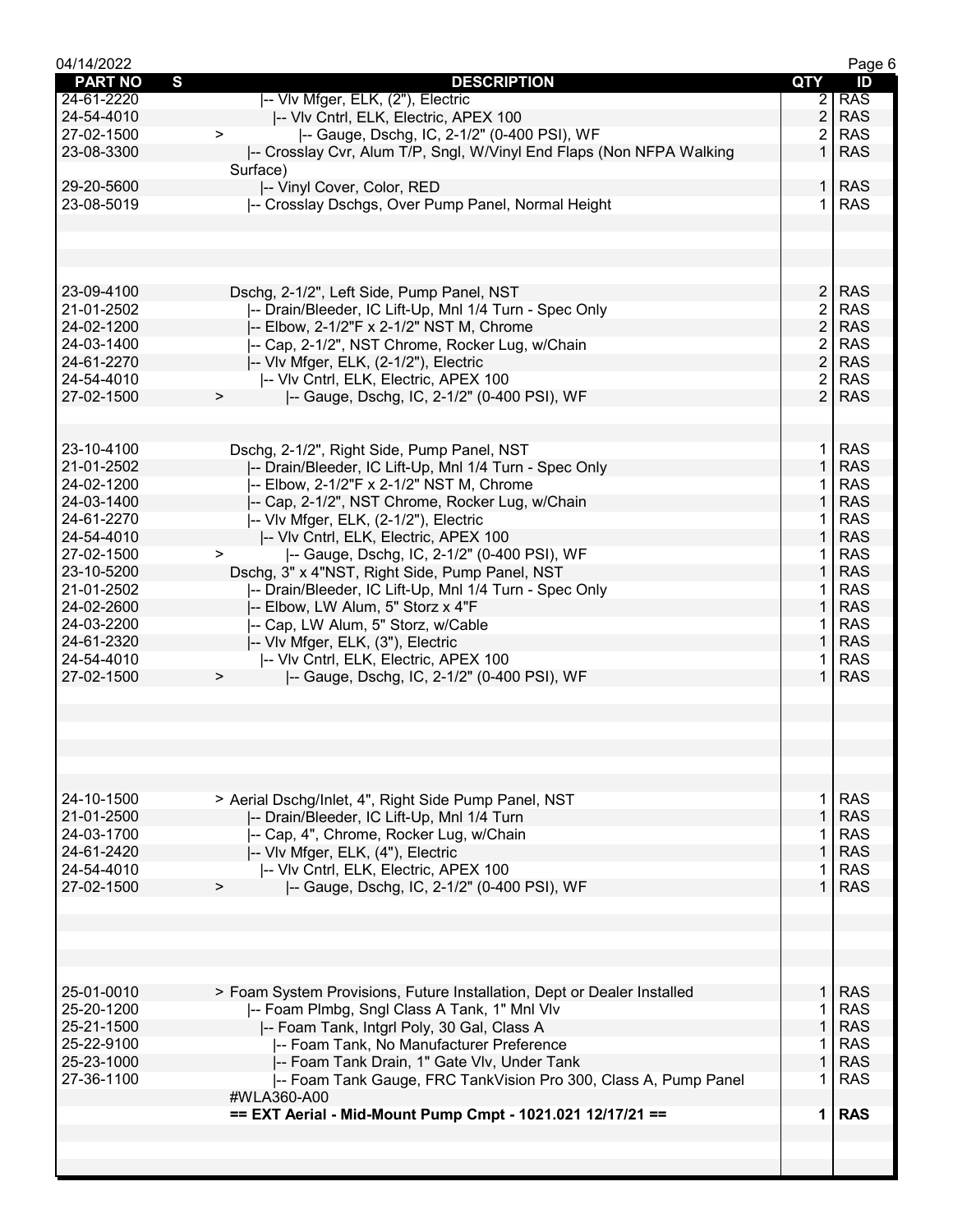| 04/14/2022     |                                                                             |                | Page 7     |
|----------------|-----------------------------------------------------------------------------|----------------|------------|
| <b>PART NO</b> | S<br><b>DESCRIPTION</b>                                                     | QTY            | ID         |
|                |                                                                             |                |            |
| 26-02-1700     | Pump Enc, Side Mt, Extrd Alum, Aerial Mid Mt, Turntable Egress Steps Each   | 1.             | <b>RAS</b> |
|                | Side                                                                        |                |            |
|                |                                                                             |                |            |
| 26-30-1110     | Rng Brd, LH Pump Panel, Alum T/P, SM Aerial                                 | $\mathbf 1$    | <b>RAS</b> |
| 26-30-3010     | -- Step, Slide-Out, Alum Grating, LH Pump Panel, Pin & Slot, EXT            | $\mathbf{1}$   | <b>RAS</b> |
|                |                                                                             | 1              | <b>RAS</b> |
| 26-30-1150     | Rng Brd, RH Pump Panel, Alum T/P, SM                                        |                |            |
|                |                                                                             |                |            |
|                |                                                                             |                |            |
|                |                                                                             |                |            |
|                |                                                                             |                |            |
| 26-35-5110     | Pump Panel, Blk Line X, LH/RH, SM, EXT                                      | 1 <sup>1</sup> | <b>RAS</b> |
| 26-35-1100     | -- Pump Panel, Bltd, LH                                                     |                | <b>RAS</b> |
| 26-35-1200     | -- Pump Panel, Bltd, RH                                                     | $\mathbf{1}$   | <b>RAS</b> |
|                |                                                                             |                |            |
| 26-36-5150     | Trim Panels, IC Color, Intks and Dschgs                                     | $\mathbf{1}$   | <b>RAS</b> |
|                |                                                                             |                |            |
| 26-50-3200     | Heat Pan, Pump Enc, Midship, Slide Out Panel, Alum                          | 1 <sup>1</sup> | <b>RAS</b> |
|                |                                                                             |                |            |
|                |                                                                             |                |            |
|                |                                                                             |                |            |
| 26-55-1100     | Labels, Test Data and Safety Placards                                       | $\mathbf 1$    | <b>RAS</b> |
| 26-55-2410     | Labels, IC Color Coded, EXT                                                 | $\mathbf{1}$   | <b>RAS</b> |
|                |                                                                             |                |            |
|                |                                                                             |                |            |
| 26-56-1130     | Pump Panel Lt, Midship LH, (3) Grote #01-61F8-70 Low Profile, LED           | 1              | <b>RAS</b> |
| 26-56-1230     | Pump Panel Lt, Midship RH, (3) Grote #01-61F8-70 Low Profile, LED           |                | <b>RAS</b> |
|                |                                                                             |                |            |
|                |                                                                             |                |            |
| 27-01-1500     | -- Mstr Gauges, IC, 4" PSI, Pr<br>⋗                                         | $\mathbf 1$    | <b>RAS</b> |
| 27-01-4100     | > Gauge, Test Taps                                                          | $\mathbf{1}$   | <b>RAS</b> |
|                |                                                                             |                |            |
|                |                                                                             |                |            |
| 27-35-1100     | Water Tank Gauge, FRC, TankVision Pro 300, Pump Panel WLA300-A00            | 1.             | <b>RAS</b> |
| 27-35-1500     | -- Water Tank Gauge, FRC, Max Vision Remote Tank Display, Pair              | $\mathbf{1}$   | <b>RAS</b> |
|                |                                                                             |                |            |
|                |                                                                             |                |            |
| 27-37-1100     | Air Horn, Push Button, Pump Panel                                           | 1.             | <b>RAS</b> |
|                |                                                                             |                |            |
|                |                                                                             |                |            |
|                |                                                                             |                |            |
|                |                                                                             |                |            |
|                |                                                                             |                |            |
|                | == EXT TA MM Aerial/Platform w/ CntrBed - 1021.021 12/17/21 ==              |                | $1$ RAS    |
|                |                                                                             |                |            |
|                |                                                                             |                |            |
| 25-28-2100     | > Water Tank, 300 Gal, Aerial, Poly, Rect                                   | $\mathbf 1$    | <b>RAS</b> |
| 25-42-1100     | -- Water Tank, Base Specs, Poly                                             | $\mathbf{1}$   | <b>RAS</b> |
| 25-42-1190     | -- Water Tank, Manufacturer, No Preference, Poly                            | 1              | <b>RAS</b> |
| 25-44-1700     | -- Water Tank, Fill Tower, 10" x 10", EXT                                   | $\mathbf{1}$   | <b>RAS</b> |
| 25-50-1400     | -- Water Tank Clean-out & Plug, 3"                                          | 1              | <b>RAS</b> |
|                |                                                                             |                |            |
|                | AERIAL/PLATFORM - MID MT TANDEM AXLE - EXT                                  | $\mathbf 1$    | <b>RAS</b> |
|                |                                                                             |                |            |
| 00-01-5100     | -- Chs Requirements, Ladder                                                 | $\mathbf 1$    | <b>RAS</b> |
| 00-01-5200     | -- Bdy Requirements, Ladder, Four (4) Outriggers                            | $\mathbf{1}$   | <b>RAS</b> |
| 00-01-5190     | -- Outrigger Pad Storage, Dual, One (1) Each Side<br>➤                      | 1              | <b>RAS</b> |
| 00-01-5204     | $\langle$ ><br> -- Harness, Safety, Pac Mule, Four (4), Provd'd By Bdy Bldr | $\mathbf 1$    | <b>RAS</b> |
| 00-01-5212     | -- Size, Safety Harness, Large, 34"-40" Waist                               | 1              | <b>RAS</b> |
| 00-01-5214     | -- Size, Safety Harness, X-Large, 42"-50" Waist                             | $\overline{2}$ | <b>RAS</b> |
| 00-01-5216     | -- Size, Safety Harness, XX-Large, 52"&Up Waist                             | 1              | <b>RAS</b> |
| 30-00-0399     | -- Raw Material Surcharge - Tandem Axle                                     |                | <b>RAS</b> |
|                |                                                                             |                |            |
|                |                                                                             |                |            |
|                |                                                                             |                |            |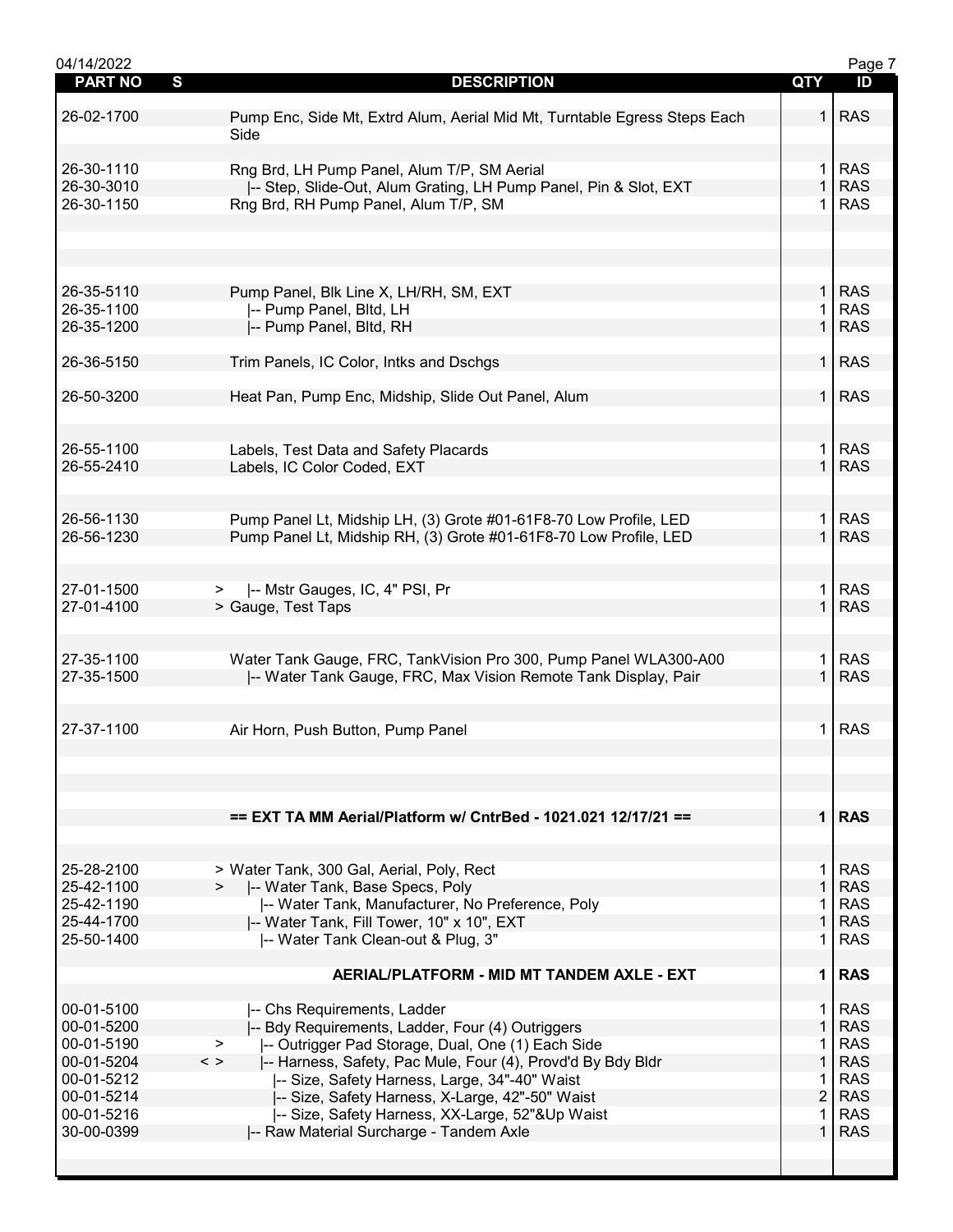| 04/14/2022     |              |               |                                                              |                | Page 8     |
|----------------|--------------|---------------|--------------------------------------------------------------|----------------|------------|
| <b>PART NO</b> | $\mathbf{s}$ |               | <b>DESCRIPTION</b>                                           | QTY            | ID         |
| 30-01-2050     |              |               | I-- Bdy Const - Rosenbauer EXT - Aerial                      | 1.             | <b>RAS</b> |
| 30-01-2250     |              |               | -- Electrolysis Corrosion Cntrl                              | 1              | <b>RAS</b> |
| 30-02-1960     |              |               | -- Side Body Header, Alum, Pntd, Tndm Axle, EXT              |                | <b>RAS</b> |
| 44-06-1200     |              |               | -- Whi Well Panel, Alum, Pntd, Tndm Axle                     | 1              | <b>RAS</b> |
| 44-06-4320     | S <          |               | -- Fenderette, Stainless Steel, Black, EXT                   | 2              | <b>RAS</b> |
| 40-40-5200     |              |               | -- Bdy Sub-Structure, EXT, Tndm Axle                         | 1              | <b>RAS</b> |
| 44-06-5240     |              |               | -- Outrigger Bdy Panels w/ Secondary Covers, Alum, Pntd      | 1              | <b>RAS</b> |
| 30-01-3130     |              | $\geq$        | -- Cover, Outrigger, Pntd Alum                               | $\mathbf{1}$   | <b>RAS</b> |
|                |              | $\geq$        | <b>AERIAL / PLATFORM HOSEBEDS - CENTER - EXT</b>             | 1              | <b>RAS</b> |
|                |              |               |                                                              |                |            |
| 41-39-1550     |              |               | -- Hosebed, Aerial, Rr, Center, EXT                          | 1.             | <b>RAS</b> |
| 41-39-2150     |              |               | -- Hosebed, Grating, Extrd Alum, Aerial, EXT                 | 1              | <b>RAS</b> |
| 41-39-3500     |              |               | -- Hosebed, Strge Cpcty 5" LDH SJ Rbbr                       | 1              | <b>RAS</b> |
| 41-39-4200     |              |               | -- Hose Length, 100'                                         | $5\,$          | <b>RAS</b> |
| 41-40-1500     |              | >             | -- Hosebed Cvr, Vinyl, Cntr Load Aerial/Platform, Velcro     | 1              | <b>RAS</b> |
| 29-20-5600     |              |               | -- Vinyl Cover, Color, RED                                   | 1              | <b>RAS</b> |
| 41-40-3210     |              |               | -- Hosebed Cvr, LED Lts (Pr), Recess In Sides, Rr Swtch      | 1              | <b>RAS</b> |
| 40-42-6070     |              |               | 100" OAW, 24"/20", Full Dpth Both Sides, TA MM Arl/Pltfrm    | 1              | <b>RAS</b> |
| 40-42-6134     |              |               | Pntd RU Drs, Otsd Cmpt, TA MM Arl/Pltfrm, Rear Center Hsbd   | 1              | <b>RAS</b> |
| 30-02-1800     |              |               | -- Drs, Hngd/Roll-Up Combination Specs, EXT                  | $\mathbf{1}$   | <b>RAS</b> |
| 30-02-1260     |              | ⋗             | -- Dr Strap, EZ-Pull Down, Ea                                | 7              | <b>RAS</b> |
| 30-02-1521     |              | $\geq$        | -- Dr Handle, Eberhard 21100 Series, Black, Hngd Drs (Ea)    | $\overline{2}$ | <b>RAS</b> |
|                |              |               |                                                              |                |            |
|                |              |               | <b>LEFT SIDE COMPARTMENTATION</b>                            | $\mathbf 1$    | <b>RAS</b> |
|                |              |               |                                                              |                |            |
| 40-61-0010     | S —          | $\,<\,>$      | -- Bhnd Frnt Outrigger, Full Ht Cmpt, Sngl Hngd Dr, 26"      | 1.             | <b>RAS</b> |
| 40-60-7040     |              |               | -- 39" Cmpt Height, 39" Dr Opening, Hinge Dr                 | 1              | <b>RAS</b> |
| 44-40-1020     |              |               | -- Vents, Compts, Louvers (Ea)                               | $\overline{c}$ | <b>RAS</b> |
| 45-02-4100     |              |               | -- Shelf, Adjust, Alum 3/16", EXT                            | 2              | <b>RAS</b> |
| 55-01-3370     |              |               | -- Cmpt Lt, Wall, OSS Access, 30" LED Tube Lt, (2) Ea Cmpt   | 1              | <b>RAS</b> |
| 55-06-1100     |              |               | -- Cmpt Lt, Dr Swtch, Auto, Ea                               | 1              | <b>RAS</b> |
| 40-61-2100     | S            | $\,<\,$ $>$   | -- Bhnd Frnt Outrigger, Turntable Access, Alum T/P, 19"      | 1              | <b>RAS</b> |
| 40-96-1610     |              | >             | -- Access Ladder, Aerial, LH, Swing Out & Down, 14"W         | 1              | <b>RAS</b> |
| 33-70-1230     |              | $\, >$        | -- Handrails, EZ-Climb Ladder, 30", Pair                     | 1              | <b>RAS</b> |
| 54-10-1300     |              |               | -- Step Lt, Fxd / Fldg Step, LED, Ea                         | $\overline{c}$ | <b>RAS</b> |
| 40-64-6540     |              | $\,<\,$ $>$   | -- Abv Frnt Tndm, Uppr Cmpt, Pntd RU Otsd Cmpt, 68"          | $\mathbf{1}$   | <b>RAS</b> |
| 40-60-7115     |              | >             | I-- 15" Cmpt Height, 15" Dr Opening, Roll Up Dr              | 1              | <b>RAS</b> |
| 44-40-1020     |              |               | -- Vents, Compts, Louvers (Ea)                               | $\overline{2}$ | <b>RAS</b> |
| 55-01-3600     |              |               | -- RBA InVisiLight, 11" Rcsd, ShvIng, Sides (2) Ea Cmpt, EXT | 1              | <b>RAS</b> |
| 55-01-3695     |              |               | -- RBA InVisiLight, 62" Rcsd, Ceiling Lt, Ea Cmpt, EXT       | 1              | <b>RAS</b> |
| 55-06-1100     |              |               | -- Cmpt Lt, Dr Swtch, Auto, Ea                               | 1              | <b>RAS</b> |
| 40-65-6540     |              | $\,<\,>$      | -- Abv Rr Tndm, Uppr Cmpt, Pntd RU Otsd Cmpt, 68"            | 1              | <b>RAS</b> |
| 40-60-7115     |              | $\geq$        | -- 15" Cmpt Height, 15" Dr Opening, Roll Up Dr               | 1              | <b>RAS</b> |
| 44-40-1020     |              |               | -- Vents, Compts, Louvers (Ea)                               | $\overline{c}$ | <b>RAS</b> |
| 55-01-3600     |              |               | -- RBA InVisiLight, 11" Rcsd, ShvIng, Sides (2) Ea Cmpt, EXT | 1              | <b>RAS</b> |
| 55-01-3695     |              |               | -- RBA InVisiLight, 62" Rcsd, Ceiling Lt, Ea Cmpt, EXT       | 1              | <b>RAS</b> |
| 55-06-1100     |              |               | -- Cmpt Lt, Dr Swtch, Auto, Ea                               | 1              | <b>RAS</b> |
| 40-68-3662     |              | $\,<\,>$      | -- Bhnd Rr Outrigger, Full Ht Cmpt, Pntd RU Otsd Cmpt, 37"   | 1              | <b>RAS</b> |
| 40-60-7146     |              |               | I-- 46" Cmpt Height, 46" Dr Opening, Roll Up Dr              | 1              | <b>RAS</b> |
| 44-40-1020     |              |               | -- Vents, Compts, Louvers (Ea)                               | $\overline{c}$ | <b>RAS</b> |
| 45-02-4100     |              |               | -- Shelf, Adjust, Alum 3/16", EXT                            | 1              | <b>RAS</b> |
| 55-01-3615     |              |               | -- RBA InVisiLight, 34" Rcsd, ShvIng, Sides (2) Ea Cmpt, EXT | 1              | <b>RAS</b> |
| 55-06-1100     |              |               | -- Cmpt Lt, Dr Swtch, Auto, Ea                               | 1              | <b>RAS</b> |
| 40-69-2600     |              | $\langle$ $>$ | -- Bhnd Rr Outrigger, Platform Access Cavity, Alum T/P, 21"  | 1              | <b>RAS</b> |
| 40-96-1610     |              | >             | -- Access Ladder, Aerial, LH, Swing Out & Down, 14"W         | 1              | <b>RAS</b> |
| 33-70-1230     |              | $\,$          | -- Handrails, EZ-Climb Ladder, 30", Pair                     | 1              | <b>RAS</b> |
| 54-10-1300     |              |               | I-- Step Lt, Fxd /Fldg Step, LED, Ea                         | 2              | <b>RAS</b> |
| 40-69-3662     |              | $\langle$ >   | -- Rr of Bdy, Full Ht Cmpt, Pntd RU Otsd Cmpt, 36"           | 1              | <b>RAS</b> |
| 40-60-7136     |              |               | -- 36" Cmpt Height, 36" Dr Opening, Roll Up Dr               | 1              | <b>RAS</b> |
| 44-40-1020     |              |               | -- Vents, Compts, Louvers (Ea)                               | $\overline{2}$ | <b>RAS</b> |
|                |              |               |                                                              |                |            |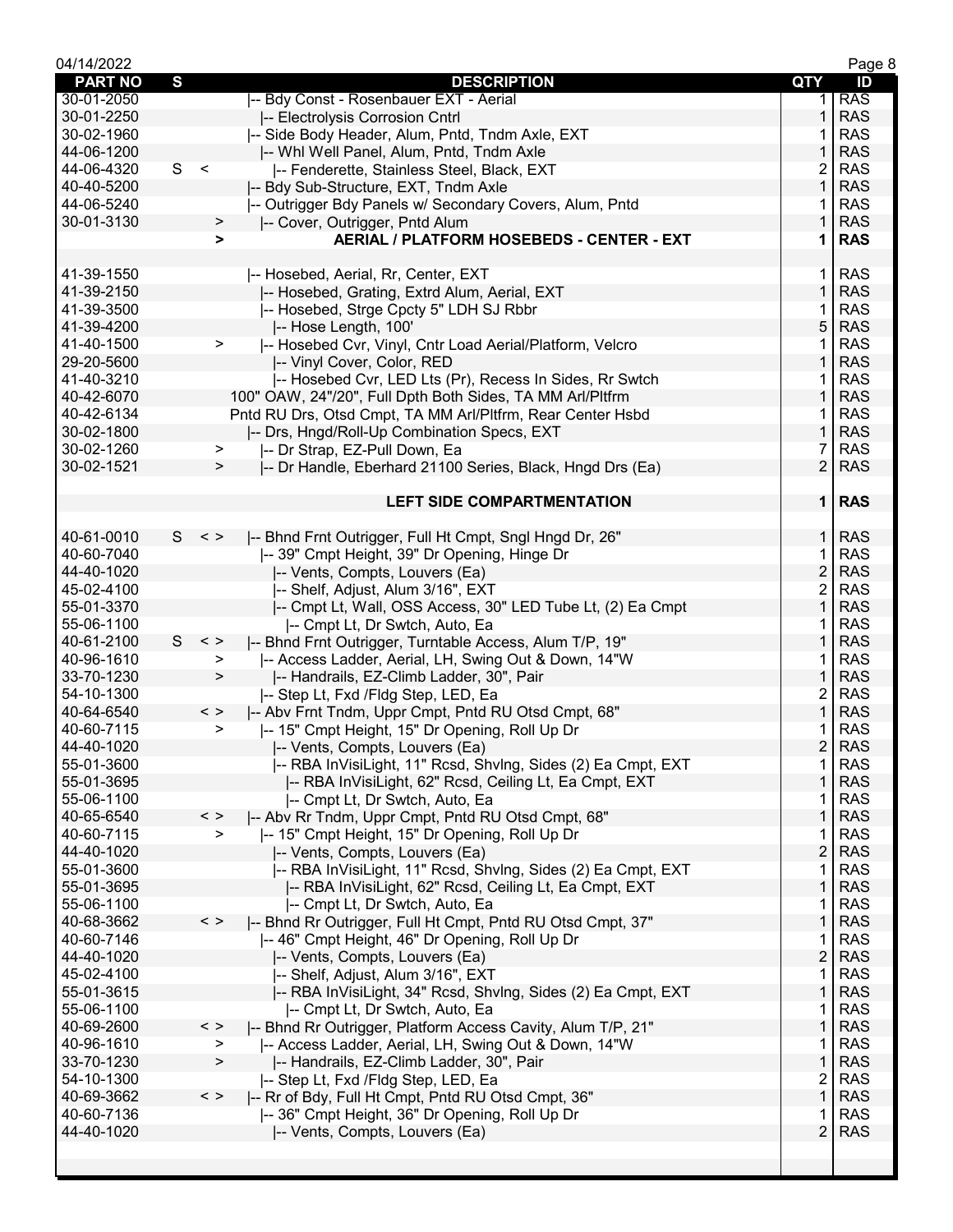| 04/14/2022     |   |              |                                                              |                | Page 9     |
|----------------|---|--------------|--------------------------------------------------------------|----------------|------------|
| <b>PART NO</b> | S |              | <b>DESCRIPTION</b>                                           | QTY            | ID         |
| 55-01-3610     |   |              | -- RBA InVisiLight, 28" Rcsd, ShvIng, Sides (2) Ea Cmpt, EXT | 1.             | <b>RAS</b> |
| 55-06-1100     |   |              | -- Cmpt Lt, Dr Swtch, Auto, Ea                               |                | <b>RAS</b> |
|                |   |              | <b>RIGHT SIDE COMPARTMENTATION</b>                           | 1              | <b>RAS</b> |
|                |   |              |                                                              |                |            |
| 40-71-0010     |   | $S \leq$     | -- Bhnd Frnt Outrigger, Full Ht Cmpt, Sngl Hngd Dr, 26"      | 1.             | <b>RAS</b> |
| 40-60-7040     |   |              | -- 39" Cmpt Height, 39" Dr Opening, Hinge Dr                 | $\mathbf{1}$   | <b>RAS</b> |
| 44-40-1020     |   |              |                                                              | 2              | <b>RAS</b> |
|                |   |              | -- Vents, Compts, Louvers (Ea)                               |                |            |
| 45-02-4100     |   |              | -- Shelf, Adjust, Alum 3/16", EXT                            | 1              | <b>RAS</b> |
| 55-01-3370     |   |              | -- Cmpt Lt, Wall, OSS Access, 30" LED Tube Lt, (2) Ea Cmpt   |                | <b>RAS</b> |
| 55-06-1100     |   |              | -- Cmpt Lt, Dr Swtch, Auto, Ea                               |                | <b>RAS</b> |
| 40-71-2100     | S | $\,<\,>$     | -- Bhnd Frnt Outrigger, Turntable Access, Alum T/P, 19"      |                | <b>RAS</b> |
| 40-96-2610     |   | >            | -- Access Ladder, Aerial, RH, Swing Out & Down, 14"W         |                | <b>RAS</b> |
| 33-70-1230     |   | ➤            | -- Handrails, EZ-Climb Ladder, 30", Pair                     |                | <b>RAS</b> |
| 54-10-1300     |   |              | I-- Step Lt, Fxd / Fldg Step, LED, Ea                        | $\overline{2}$ | <b>RAS</b> |
| 40-74-6540     |   | $\,<\,>$     | -- Abv Frnt Tndm, Uppr Cmpt, Pntd RU Otsd Cmpt, 68"          | 1              | <b>RAS</b> |
| 40-60-7115     |   | $\geq$       | -- 15" Cmpt Height, 15" Dr Opening, Roll Up Dr               | 1              | <b>RAS</b> |
| 44-40-1020     |   |              | -- Vents, Compts, Louvers (Ea)                               | 2              | <b>RAS</b> |
| 55-01-3600     |   |              | -- RBA InVisiLight, 11" Rcsd, ShvIng, Sides (2) Ea Cmpt, EXT | 1              | <b>RAS</b> |
| 55-01-3695     |   |              |                                                              | 1              | <b>RAS</b> |
|                |   |              | -- RBA InVisiLight, 62" Rcsd, Ceiling Lt, Ea Cmpt, EXT       |                |            |
| 55-06-1100     |   |              | -- Cmpt Lt, Dr Swtch, Auto, Ea                               |                | <b>RAS</b> |
| 40-75-6540     |   | $\,<\,>$     | -- Abv Rr Tndm, Uppr Cmpt, Pntd RU Otsd Cmpt, 68"            |                | <b>RAS</b> |
| 40-60-7115     |   | $\mathbf{L}$ | -- 15" Cmpt Height, 15" Dr Opening, Roll Up Dr               | $\mathbf{1}$   | <b>RAS</b> |
| 44-40-1020     |   |              | -- Vents, Compts, Louvers (Ea)                               | 2              | <b>RAS</b> |
| 55-01-3600     |   |              | -- RBA InVisiLight, 11" Rcsd, ShvIng, Sides (2) Ea Cmpt, EXT | 1              | <b>RAS</b> |
| 55-01-3695     |   |              | -- RBA InVisiLight, 62" Rcsd, Ceiling Lt, Ea Cmpt, EXT       |                | <b>RAS</b> |
| 55-06-1100     |   |              | -- Cmpt Lt, Dr Swtch, Auto, Ea                               |                | <b>RAS</b> |
| 40-78-3662     |   | $\,<\,>$     | -- Bhnd Rr Outrigger, Full Ht Cmpt, Pntd RU Otsd Cmpt, 37"   |                | <b>RAS</b> |
| 40-60-7146     |   |              | -- 46" Cmpt Height, 46" Dr Opening, Roll Up Dr               | 1              | <b>RAS</b> |
| 44-40-1020     |   |              | -- Vents, Compts, Louvers (Ea)                               | 2              | <b>RAS</b> |
| 45-02-4100     |   |              | -- Shelf, Adjust, Alum 3/16", EXT                            | $\mathbf{1}$   | <b>RAS</b> |
| 55-01-3615     |   |              | -- RBA InVisiLight, 34" Rcsd, ShvIng, Sides (2) Ea Cmpt, EXT | 1              | <b>RAS</b> |
| 55-06-1100     |   |              | -- Cmpt Lt, Dr Swtch, Auto, Ea                               | 1              | <b>RAS</b> |
| 40-79-2662     |   | $\,<\,>$     | -- Bhnd Rr Outrigger, Full Ht Cmpt, Pntd RU Otsd Cmpt, 21"   |                | <b>RAS</b> |
|                |   |              |                                                              |                | <b>RAS</b> |
| 40-60-7146     |   |              | -- 46" Cmpt Height, 46" Dr Opening, Roll Up Dr               |                |            |
| 44-40-1020     |   |              | -- Vents, Compts, Louvers (Ea)                               | 2              | <b>RAS</b> |
| 45-02-4100     |   |              | -- Shelf, Adjust, Alum 3/16", EXT                            | 1              | <b>RAS</b> |
| 55-01-3615     |   |              | -- RBA InVisiLight, 34" Rcsd, ShvIng, Sides (2) Ea Cmpt, EXT |                | <b>RAS</b> |
| 55-06-1100     |   |              | -- Cmpt Lt, Dr Swtch, Auto, Ea                               | 1              | <b>RAS</b> |
| 40-79-3662     |   | $\langle$ >  | I-- Rr of Bdy, Full Ht Cmpt, Pntd RU Otsd Cmpt, 36"          | 1              | <b>RAS</b> |
| 40-60-7136     |   |              | -- 36" Cmpt Height, 36" Dr Opening, Roll Up Dr               | 1              | <b>RAS</b> |
| 44-40-1020     |   |              | -- Vents, Compts, Louvers (Ea)                               | 2              | <b>RAS</b> |
| 55-01-3610     |   |              | -- RBA InVisiLight, 28" Rcsd, Shvlng, Sides (2) Ea Cmpt, EXT |                | <b>RAS</b> |
| 55-06-1100     |   |              | I-- Cmpt Lt, Dr Swtch, Auto, Ea                              |                | <b>RAS</b> |
|                |   |              |                                                              |                |            |
| 40-95-2100     |   |              | Rr Aerial Bdy Configuration, Hngd Dble Doors, EXT            | 1.             | <b>RAS</b> |
| 55-01-3360     |   |              | -- Cmpt Lt, Wall, OSS Access, 18" LED Tube Lt, (2) Ea Cmpt   | $\mathbf{1}$   | <b>RAS</b> |
| 55-06-1100     |   |              | -- Cmpt Lt, Dr Swtch, Auto, Ea                               | 1              | <b>RAS</b> |
|                |   |              | <b>EQUIPMENT - BODY MOUNTED - EXT AERIAL/PLATFORM</b>        | 1              | <b>RAS</b> |
|                |   |              |                                                              |                |            |
|                |   |              |                                                              |                |            |
| 90-02-3660     |   |              | -- Ladder Strge, Rr Slide, Torque Box, EXT Aerial/Platform   | 1.             | <b>RAS</b> |
| 90-03-0210     |   |              | -- Ladders, Ground, Provd'd By Manufacturer, Arl/Pltfrm, MN  | 1              | <b>RAS</b> |
| 90-03-3400     |   |              | -- Ladder, Roof, Duo-Safety, 16' Alum 875-A                  | 1              | <b>RAS</b> |
| 90-03-3600     |   |              | -- Ladder, Roof, Duo-Safety, 20' Alum 875-A                  | 1              | <b>RAS</b> |
| 90-06-4700     |   |              | -- Ladder, Ext, Duo-Safety, 28' Alum, 2 Sect 1200-A          | $\mathbf{1}$   | <b>RAS</b> |
| 90-07-4300     |   |              | -- Ladder, Ext, Duo-Safety, 35' Alum, 3 Sect 1225-A          | 1              | <b>RAS</b> |
| 90-03-0230     |   |              | -- Ladders, Fldg Attic, Provd'd By Manufacturer, MN          | 1              | <b>RAS</b> |
| 90-08-2600     |   |              | -- Ladder, Attic, Duo-Safety, 10' Alum, Fold 585-A           | 1              | <b>RAS</b> |
| 90-16-5420     |   |              | -- Pike Pole Mounting Tube, In Ladder Compt                  | 8              | <b>RAS</b> |
| 90-16-6110     |   |              | -- Pike Poles   Provided by Rosenbauer   Aerial/Platform     | 1              | <b>RAS</b> |
| 90-16-2200     |   |              | -- Pike Pole, 4' Fbgls, "D" Hndl                             | $\overline{2}$ | <b>RAS</b> |
|                |   |              |                                                              |                |            |
|                |   |              |                                                              |                |            |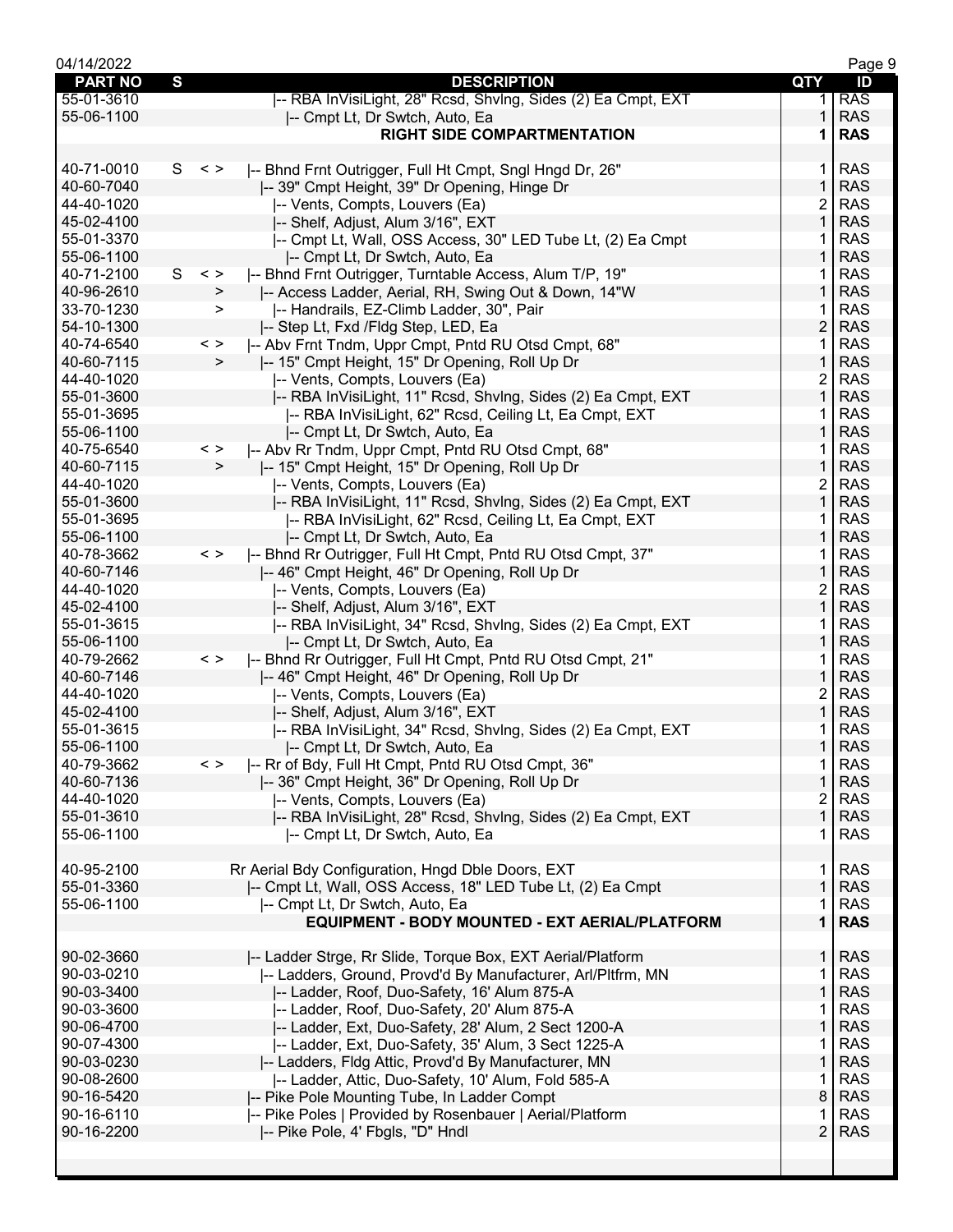| 04/14/2022     |                                                                                  |                | Page 10    |
|----------------|----------------------------------------------------------------------------------|----------------|------------|
| <b>PART NO</b> | S<br><b>DESCRIPTION</b>                                                          | QTY            | ID         |
| 90-16-2300     | I-- Pike Pole, 6' Fbgls, Round Hndl                                              | $\overline{2}$ | <b>RAS</b> |
| 90-16-2600     | -- Pike Pole, 8' Fbgls, Round Hndl                                               | $\overline{2}$ | <b>RAS</b> |
| 90-16-2800     | -- Pike Pole, 10' Fbgls, Round Hndl                                              | $\overline{2}$ | <b>RAS</b> |
|                |                                                                                  |                |            |
|                | <b>REAR STEP - EXT AERIAL/PLATFORM</b>                                           | 1 <sup>1</sup> | <b>RAS</b> |
|                |                                                                                  |                |            |
| 44-02-2100     | -- Rub Rails, Rr Bdy, EXT, Extrd Alum                                            | 1.             | <b>RAS</b> |
|                |                                                                                  |                |            |
|                |                                                                                  |                |            |
| 44-11-5150     | Whl Well Cmpt, Ahd of Whls Left Side, EXT                                        | 1.             | <b>RAS</b> |
| 44-10-1410     | >  -- Whl Well Cmpt, Sngl SCBA Tube, Pntd S/S Dr                                 | 1              | <b>RAS</b> |
| 44-10-6000     | I-- Whl Well Compt, SCBA Compt Straps                                            | $\mathbf{1}$   | <b>RAS</b> |
| 44-11-5250     | Whl Well Cmpt, Btwn Tndms Left Side, EXT                                         | 1              | <b>RAS</b> |
| 44-10-1410     | >  -- Whl Well Cmpt, Sngl SCBA Tube, Pntd S/S Dr                                 | $\overline{2}$ | <b>RAS</b> |
| 44-10-6000     | -- Whi Well Compt, SCBA Compt Straps                                             | $\overline{2}$ | <b>RAS</b> |
| 44-11-5350     | Whl Well Cmpt, Bhnd Whls Left Side, EXT                                          | $\mathbf{1}$   | <b>RAS</b> |
| 44-07-1702     | $\prec$<br>-- Fuel Fill Door Assy, Pntd, Poly Pckt, LH Whl WII Pnl, (Fire Shopp) | 1.             | <b>RAS</b> |
| 44-10-1410     | >  -- Whi Well Cmpt, Sngl SCBA Tube, Pntd S/S Dr                                 | 1              | <b>RAS</b> |
| 44-10-6000     | -- Whi Well Compt, SCBA Compt Straps                                             | 1              | <b>RAS</b> |
| 44-11-5550     | Whl Well Cmpt, Ahd of Whls Right Side, EXT                                       | 1              | <b>RAS</b> |
| 44-10-1410     | >  -- Whl Well Cmpt, Sngl SCBA Tube, Pntd S/S Dr                                 | 1              | <b>RAS</b> |
| 44-10-6000     | -- Whi Well Compt, SCBA Compt Straps                                             | $\mathbf{1}$   | <b>RAS</b> |
| 44-11-5650     | Whl Well Cmpt, Btwn Tndms Right Side, EXT                                        | 1.             | <b>RAS</b> |
| 44-10-1410     | >  -- Whl Well Cmpt, Sngl SCBA Tube, Pntd S/S Dr                                 | $\overline{2}$ | <b>RAS</b> |
| 44-10-6000     | -- Whi Well Compt, SCBA Compt Straps                                             | $\overline{2}$ | <b>RAS</b> |
| 44-11-5750     | Whl Well Cmpt, Bhnd Whls Right Side, EXT                                         | $\mathbf 1$    | <b>RAS</b> |
| 44-10-1410     | >  -- Whl Well Cmpt, Sngl SCBA Tube, Pntd S/S Dr                                 | 1.             | <b>RAS</b> |
| 44-10-6000     | -- Whi Well Compt, SCBA Compt Straps                                             | 1.             | <b>RAS</b> |
|                | == EXT Aerial/Platform Common Body Part - 1021.021 12/17/21 ==                   | 1.             | <b>RAS</b> |
|                |                                                                                  |                |            |
|                |                                                                                  |                |            |
|                |                                                                                  |                |            |
| 44-01-1400     | -- Bdy Trim, Frnt Bdy, Ht of Side Cmpts, Alum T/P                                | $\mathbf 1$    | <b>RAS</b> |
|                |                                                                                  |                |            |
| 44-01-4020     | -- Bdy Trim, Rr Bdy, Smooth Alum for Chevron Stripe, EXT                         |                | <b>RAS</b> |
|                |                                                                                  |                |            |
|                |                                                                                  |                |            |
|                |                                                                                  |                |            |
|                |                                                                                  |                |            |
|                |                                                                                  |                |            |
|                |                                                                                  |                |            |
| 44-02-1120     | I-- Rub Rails, Lwr Bdy, EXT, Extrd Alum                                          |                | $1$ RAS    |
|                |                                                                                  |                |            |
|                |                                                                                  |                |            |
|                | == EXT Aerial - AC Electrical System - 1021.021 12/17/21 ==                      |                | 1 RAS      |
|                |                                                                                  |                |            |
|                |                                                                                  |                |            |
|                |                                                                                  |                |            |
|                |                                                                                  |                |            |
|                |                                                                                  |                |            |
|                |                                                                                  |                |            |
|                |                                                                                  |                |            |
|                |                                                                                  |                |            |
|                |                                                                                  |                |            |
|                |                                                                                  |                |            |
|                |                                                                                  |                |            |
|                |                                                                                  |                |            |
|                |                                                                                  |                |            |
|                | == EXT Aerial - Equipment Systems - 1021.021 12/17/21 ==                         |                | $1$ RAS    |
|                |                                                                                  |                |            |
|                |                                                                                  |                |            |
|                |                                                                                  |                |            |
|                |                                                                                  |                |            |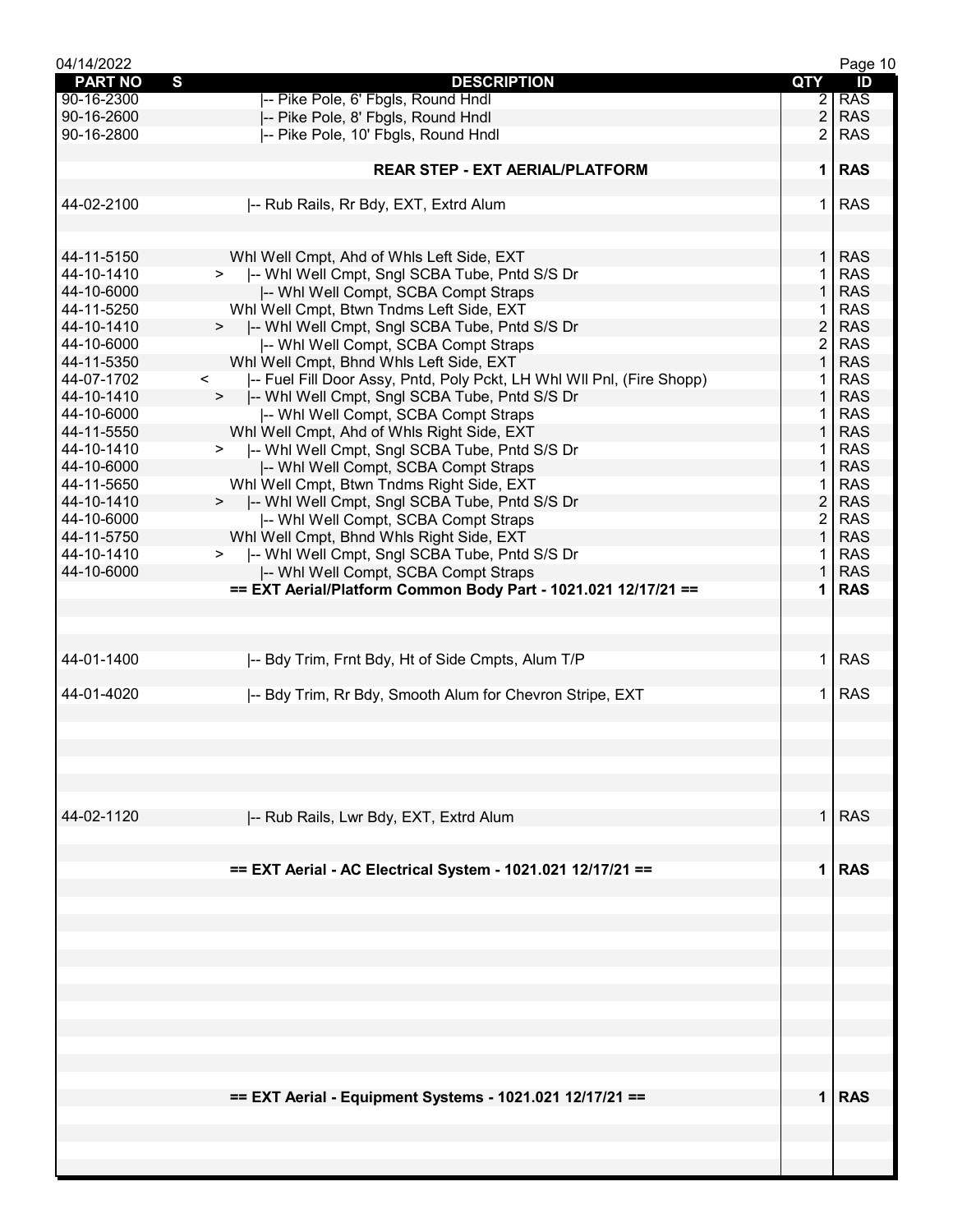| 04/14/2022          |                                                                      |              | Page 11    |
|---------------------|----------------------------------------------------------------------|--------------|------------|
| <b>PART NO</b><br>S | <b>DESCRIPTION</b>                                                   | QTY          | ID         |
|                     |                                                                      |              |            |
|                     |                                                                      |              |            |
|                     |                                                                      |              |            |
|                     |                                                                      |              |            |
|                     |                                                                      |              |            |
|                     |                                                                      |              |            |
|                     |                                                                      |              |            |
|                     |                                                                      |              |            |
|                     |                                                                      |              |            |
|                     |                                                                      |              |            |
|                     |                                                                      |              |            |
|                     |                                                                      |              |            |
|                     |                                                                      |              |            |
|                     |                                                                      |              |            |
|                     |                                                                      |              |            |
|                     | == EXT TA Aerial - Pnt/Ltr/Str - 1021.021 12/17/21 ==                |              | 1 RAS      |
|                     |                                                                      |              |            |
|                     |                                                                      |              |            |
|                     |                                                                      |              |            |
| 80-22-2106          | Bdy Paint, Aerial, Sngl Color, EXT                                   | 1.           | <b>RAS</b> |
| 80-32-1350          | Compt Finish, DA Sanded, Up to 10 Cmpts, EXT                         | 1            | <b>RAS</b> |
| 80-40-1250          | Whl Finish, By Chassis Manufacturer                                  | $\mathbf{1}$ | <b>RAS</b> |
| 80-42-1500          | Bdy Paint, Touch Up, 2 oz. Bttl, One Color                           | 1            | <b>RAS</b> |
| 80-43-2995          | -- Blacked Out Items- Line-X/Paint                                   | $\mathbf{1}$ | <b>RAS</b> |
| 80-43-3000          | -- Speaker/Cover Finish, Flat Black Pnt, Ea                          | 1            | <b>RAS</b> |
| 80-43-3004          | -- Q2B Grill/Shroud Finish, Flat Black Pnt, Ea                       | $\mathbf{1}$ | <b>RAS</b> |
| 80-43-3012          | -- Air Horns (2) Finish, Flat Black Pnt, Pr                          | 1            | <b>RAS</b> |
| 80-43-3020          |                                                                      | 1            | <b>RAS</b> |
|                     | -- Bumper Apron (flat areas) Finish, Line-X Black, Ea                |              |            |
| 80-43-3032          | -- Bumper Lid (raised) Finish, Line-X Black, Ea                      | 1            | <b>RAS</b> |
| 80-43-3104          | -- Running Board Finish, Line-X Black, Pr                            | $\mathbf{1}$ | <b>RAS</b> |
| 80-43-3108          | -- Rear Step Finish, Line-X Black, Ea                                | 1            | <b>RAS</b> |
| 80-43-3110          | -- Rub Rail Finish, Line-X Black, Ea                                 | $\mathbf{1}$ | <b>RAS</b> |
| 80-43-3120          | -- Crosslay Cover Finish, Line-X Black, Ea                           | $\mathbf 1$  | <b>RAS</b> |
| 80-43-3128          | -- Body Trim (Front of Body 12") Finish, Line-X Black, Pr            | $\mathbf{1}$ | <b>RAS</b> |
| 80-43-3205          | -- Ladder - EZ Climb Finish, Line-X Black, Ea                        | 3            | <b>RAS</b> |
| 80-43-3210          | -- Access Ladder Surround Finish, Line-X Black, Ea                   | 3            | <b>RAS</b> |
| 80-43-3215          | -- Landing Area / Top Of Body Trim (EXT) Finish, Line-X Black, Ea    | 1            | <b>RAS</b> |
| 80-43-3344          | -- Top of Body - TA Aerial - Lvl 3 Finish, Line-X Black, Ea<br>$\,$  | 1            | <b>RAS</b> |
| 80-43-3401          | -- Wheel and Lug Nut Covers, TA Finish, Powder Coat (Precision), Set | 1            | <b>RAS</b> |
|                     |                                                                      |              |            |
|                     |                                                                      |              |            |
| 80-44-1500          | Undercoating, Bdy, Tndm Axle                                         | $\mathbf{1}$ | <b>RAS</b> |
|                     |                                                                      |              |            |
| 80-50-1700          | Lettering, 4" Mylar Gold Leaf, 50 Letters                            | $\mathbf{1}$ | <b>RAS</b> |
| 80-50-5110          | > Aerial Cylinder Panels, Pntd, EXT                                  | 1            | <b>RAS</b> |
| 80-50-5140          | -- Aerial Cylinder Panels, Pntd Lower Job Color, EXT                 |              | <b>RAS</b> |
| 80-70-1300          | Stripe, Sngl Reflective, 4", Straight Design                         | 1            | <b>RAS</b> |
| 80-75-1600          | -- Reflective Stripe Material, White                                 | 1            | <b>RAS</b> |
| 80-72-1100          | Stripe, Reflective 3M, Chevron Pattern Entire Rr Red/Yellow          | $\mathbf 1$  | <b>RAS</b> |
| 80-72-1400          | Stripe, Reflective, Aerial Outriggers, Both Sides of Ea White        | 2            | <b>RAS</b> |
| 80-72-1799          | === NO Rear Roll-Up Door Chevron Striping - Pick to Select ===       | $\mathbf{1}$ | <b>RAS</b> |
| 80-72-1998          | ==== No Interior Door Reflective Chevron ===                         | 1            | <b>RAS</b> |
| 80-79-1000          |                                                                      | 1            | <b>RAS</b> |
|                     | NFPA Standing / Walking Surfaces Yellow Safety Tape (NFPA 15.7.1.6)  |              | <b>RAS</b> |
| 80-80-1200          | Labels, Aerial Ladder Identification and Safety                      | 1            |            |
|                     | == EXT Aerial - Loose Equipment - 1021.021 12/17/21 ==               | 1            | <b>RAS</b> |
|                     |                                                                      |              |            |
|                     |                                                                      |              |            |
|                     |                                                                      |              |            |
|                     |                                                                      |              |            |
| 90-01-5900          | Whl Chocks Pair Zico #SAC-44 Fldg w/ Mts                             | 1.           | <b>RAS</b> |
|                     |                                                                      |              |            |
|                     |                                                                      |              |            |
|                     |                                                                      |              |            |
|                     |                                                                      |              |            |
|                     |                                                                      |              |            |
|                     |                                                                      |              |            |